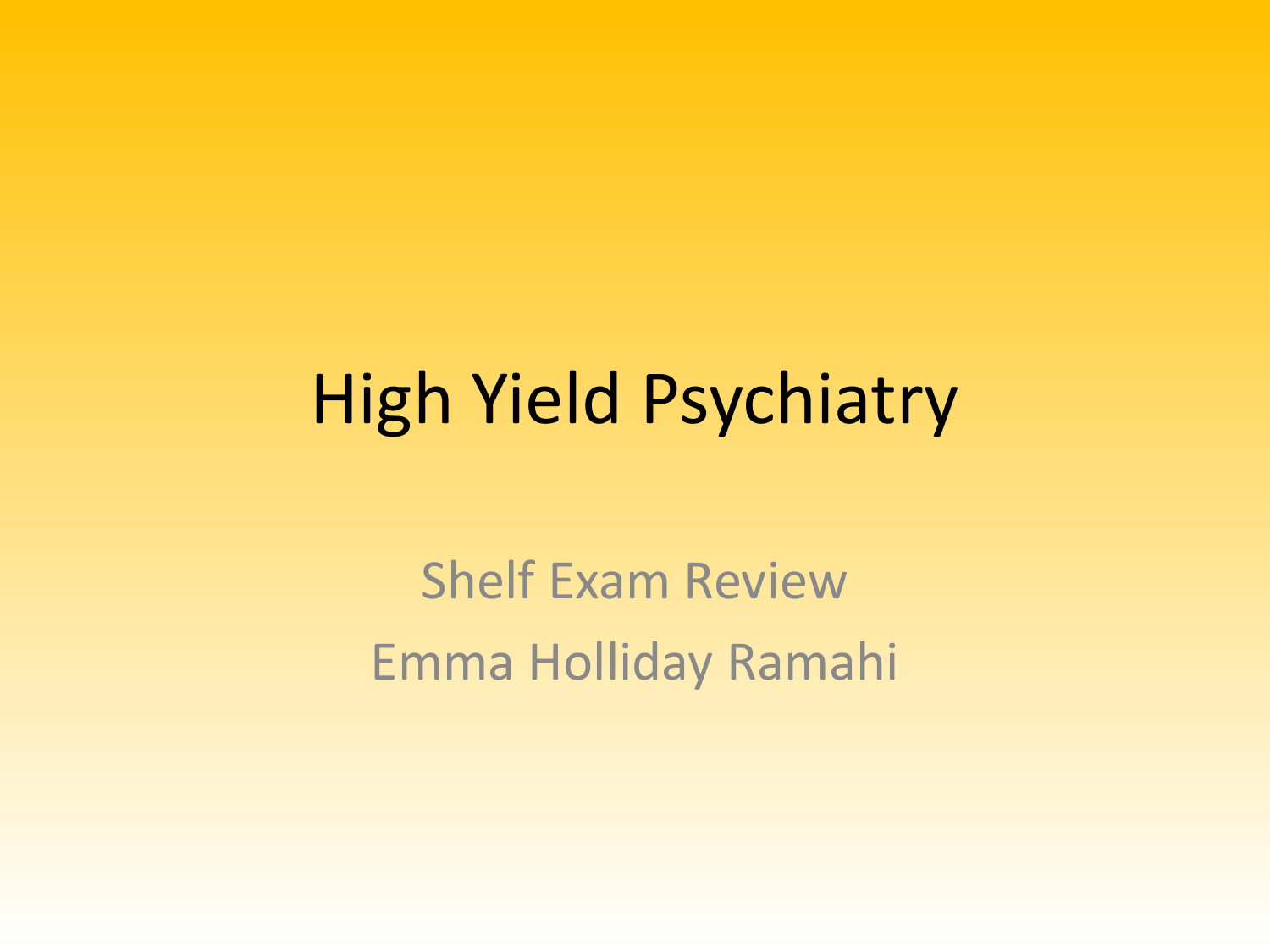A patient is brought in by his identical twin brother stating he has been sleeping little for the past 8 days, had sex with 15 different women, and talked in a pressured manner about maxing out his credit cards "starting a business that couldn't fail".

- Diagnosis? Manic Episode  $\rightarrow$  bipolar I if cycled w/ depressive episodes
- Incidence in the population?  $~1\%$
- Risk for same Dx in brother? 80-90%
- If these sxs occurred for the 1<sup>st</sup> time in a 75 y/o patient?

Look for a medical cause. \*Right frontal hemisphere stroke\*

- Medications to AVOID? SSRIs and TCAs (can trigger mania)
- Medications to start in this patient?

Haloperidol or clonazepam for acute agitation or delusions.

Lithium, valproic acid or carbamazepine for maintenance.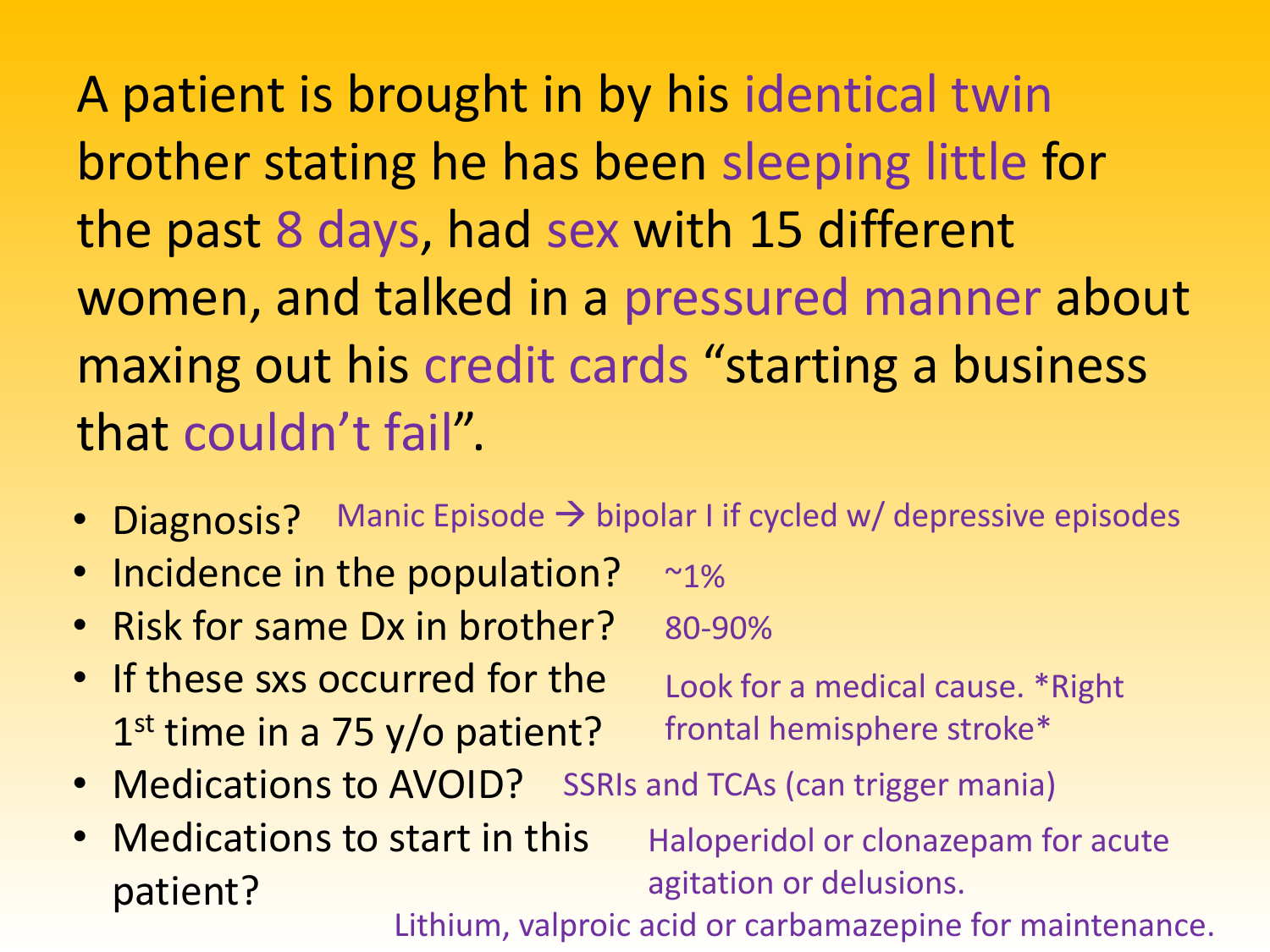• Patient taking Advil develops n/v/d, coarse tremor, ataxia, confusion, slurred speech.

**Lithium Toxicity** Precip by NSAIDs. Better pain meds are aspirin or sulindac.

- Possible EKG findings? T-wave flattening or inversion + U waves
- Tx? Fluid resuscitation. Emergent dialysis if >4 or kidney dz
- Major Side Effects? Weight gain and acne, GI irritation, cramps
- MOA? Suppresses inosital triphosphate
- Therapeutic levels? 0.6-1.2
- Medical monitoring? Li level q4-8wks, TFTs q6mo, Cr, UA, CBC, EKG
- Contraindications for use? Severe Renal Dz, MI, diuretics or digoxin, MG, pregnancy or breastfeeding.
- Problems in preggos? Ebstein's anomaly = malformed tricusp, atrializes part of RV. If taken during  $1<sup>st</sup>$  tri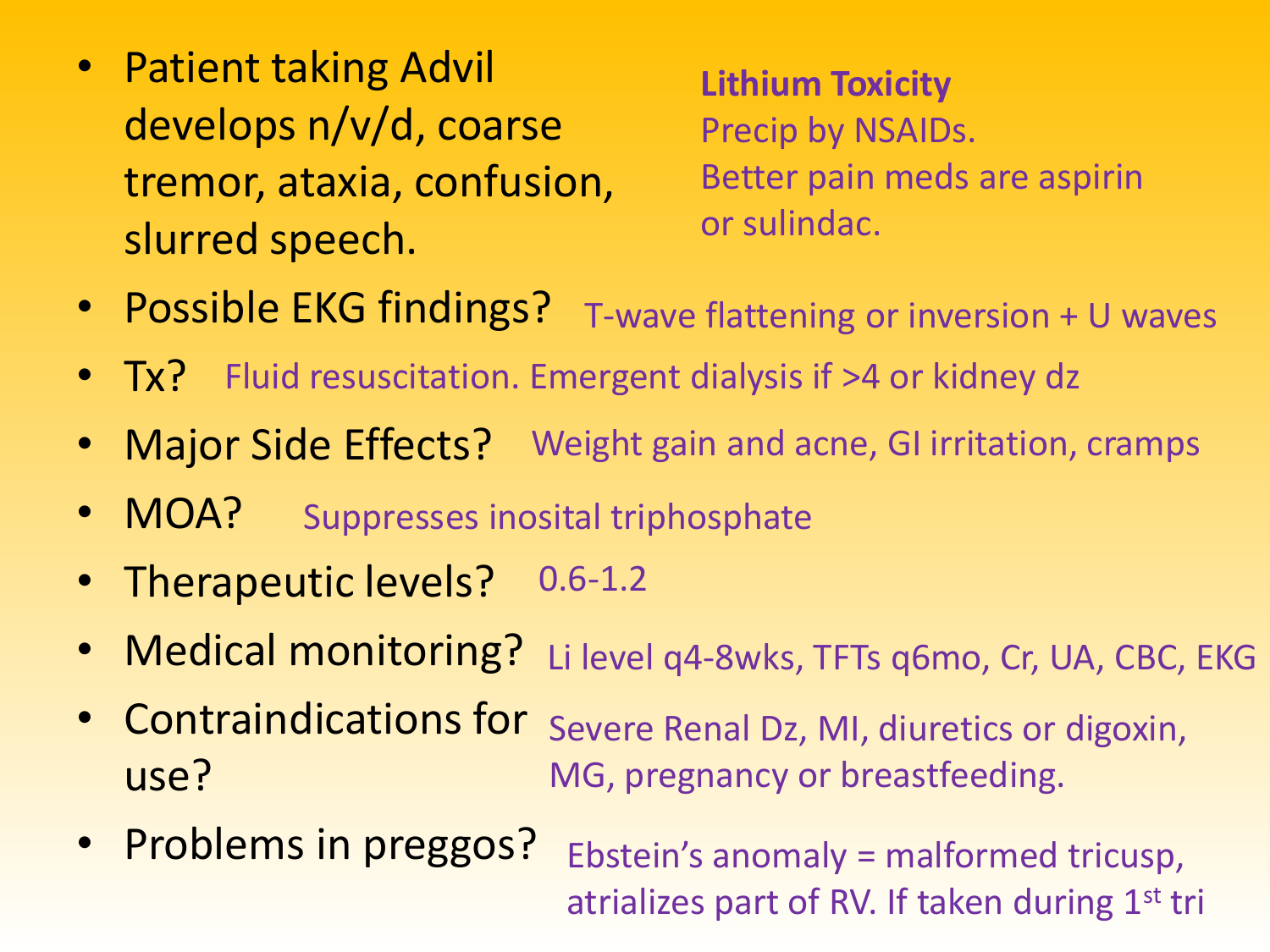- Preferred treatment for bipolar in preggos? Clonazepam. Esp 1st trimester
- Bipolar + elevated LFTs and hepatitis?
- Bipolar + Steven's Johnson Syndrome?



Lamotrigine (less likely carbamazepine

Valproate. Also can cause n/v/d, skin rash

- Bipolar + agranulocytosis? Carbamazepine. Check CBC regularly
	- If ANC <2000? Monitor closely w/ weekly CBC
	- If ANC <1000? D/C the med
- Bipolar + 个AFP in a 20wk preggo? Could be Valproate or Carbamazepine  $\rightarrow$ NTD. Repro-age F should take 4g daily
- Most common complication of Rash. carbamezapine?
- Therapeutic levels of valproate? 6-12
- Therapeutic levels of 60-120 carbamezapine?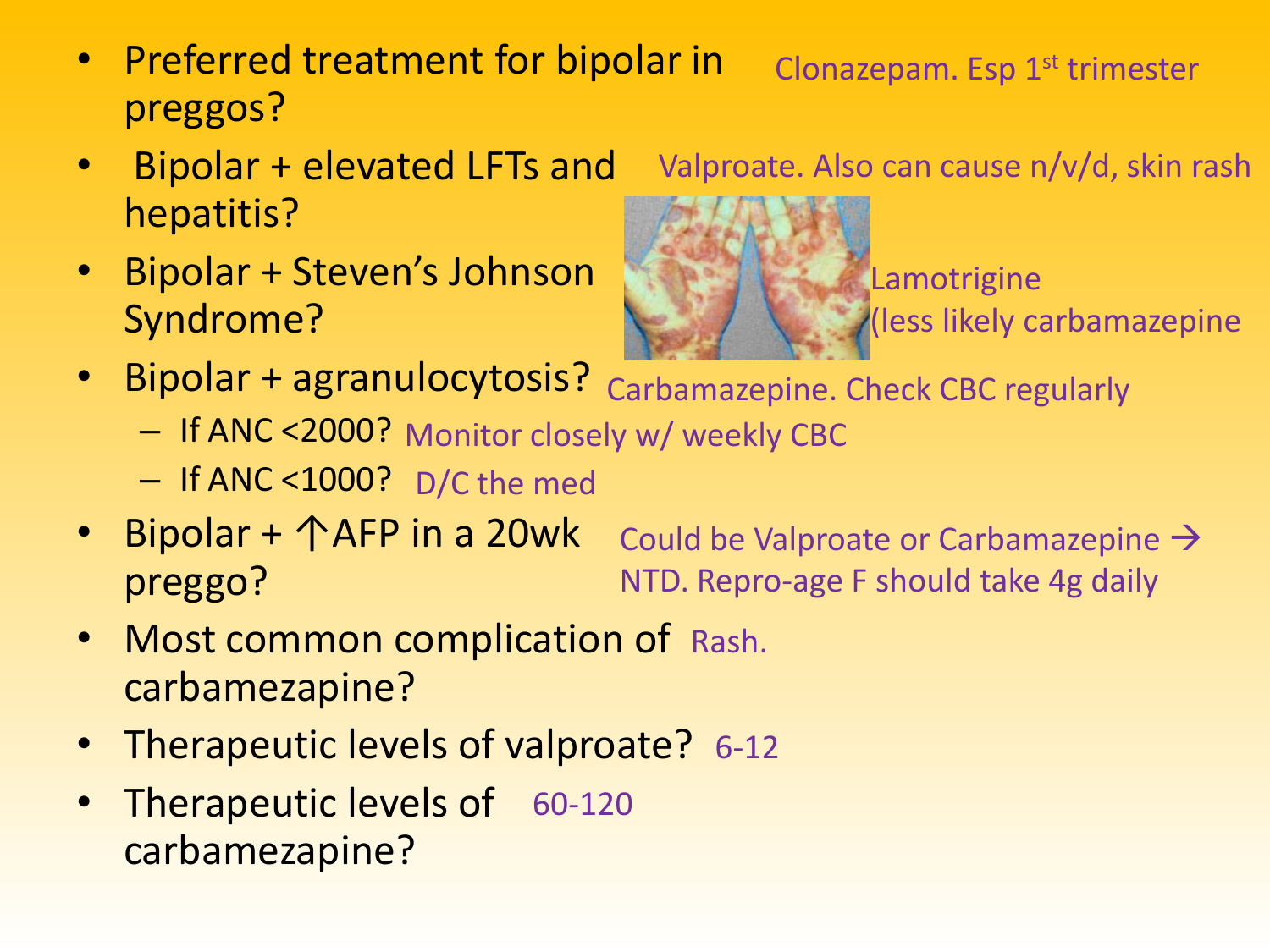A woman comes in complaining of decreased appetite and 5lb weight loss, no longer enjoys knitting, insomnia and decreased energy, unable to concentrate and feeling guilty for 2 weeks.

- Most important 1<sup>st</sup> question? Assess for suicidal ideation.
- RF for this? \*Prior attempt\*, >45, white, male, serious illness, detailed plan, no support, lack of support, ETOH/drugs
- Seen on polysomnogram? Shortened REM latency, more freq REM
- Atypical lab test? Dexamethasone suppression test  $\rightarrow$  failure to suppress
- Medications that might cause this? IFN, beta-blockers, αmethyldopa, L-dopa, OCPs, ETOH, cocaine /amph withdrawal, opiates.
- Medical diseases that might cause this? HIV, Lyme, Hypothyroidism, Porphyria, Uremia, Cushings Dz, Liver disease, Huntington's, MS, Lupus, L-MCA stroke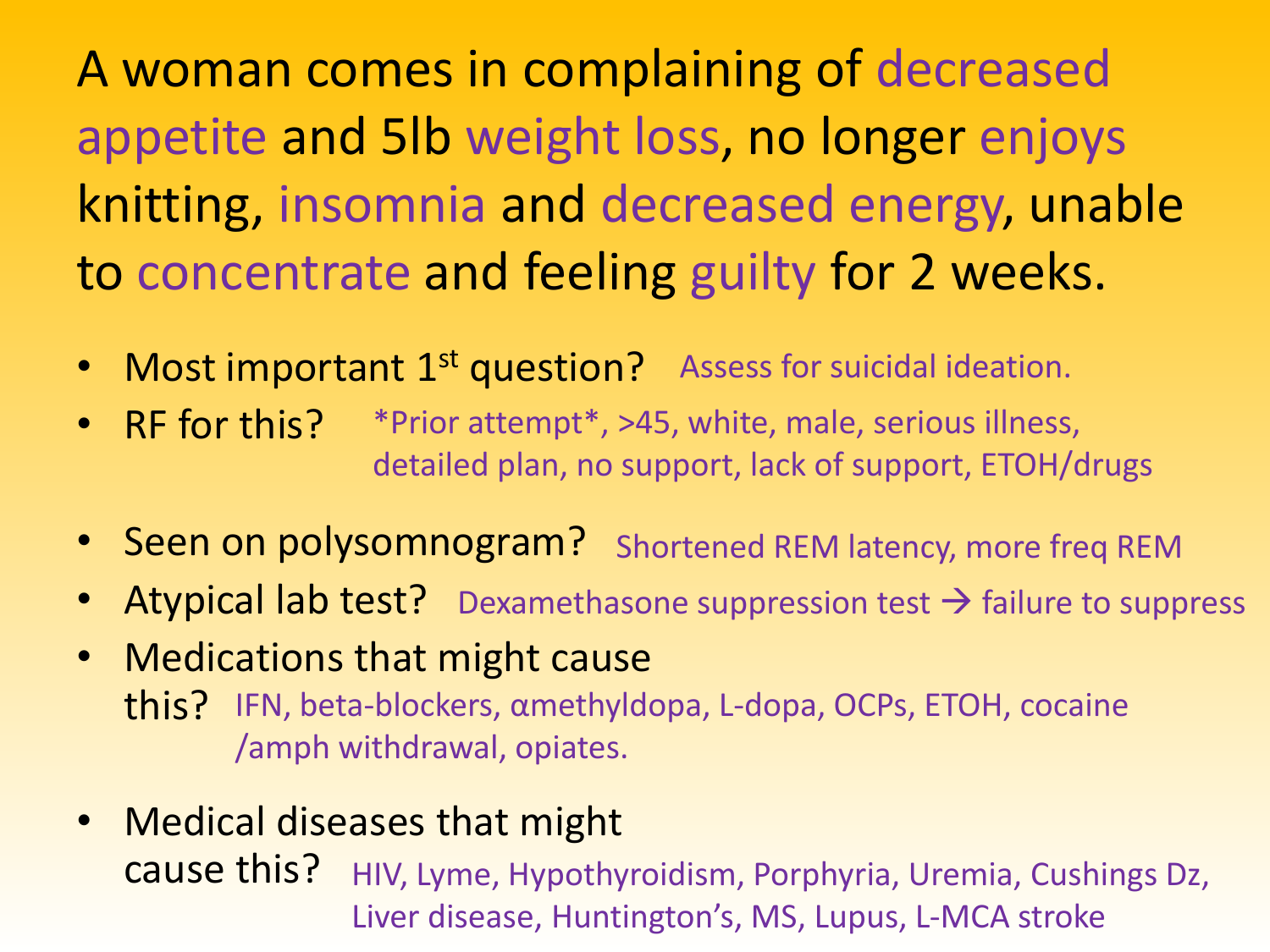- Patient who is eating more, gaining weight, sleeping more and has *leaden paralysis* in the morning.
- 1 month after death of her child, a mother feels guilty, can't sleep, concentrate, eat, or enjoy her interests.
- 4 months after the death of her chihuahua, a woman still feels guilty, can't sleep, concentrate, eat, or enjoy her interests.

#### **Atypical Depression**.

Are hypersensitive to rejection, can affect social fxning. \*Best treated w/ MAOIs.

# **Uncomplicated Bereavement**.

\*V-code on DSM-IV\* No suicidal ideation (other than thoughts of wanting to be w/ loved one). No psychosis (other than hearing/seeing loved one) \*Rarely tx w/ antidepressants for sxs

# **Adjustment Disorder**.

Sxs w/in 3mo of stressor out of proportion. Can't persist longer than 6mo.

\*Best treated w/ psychotherapy.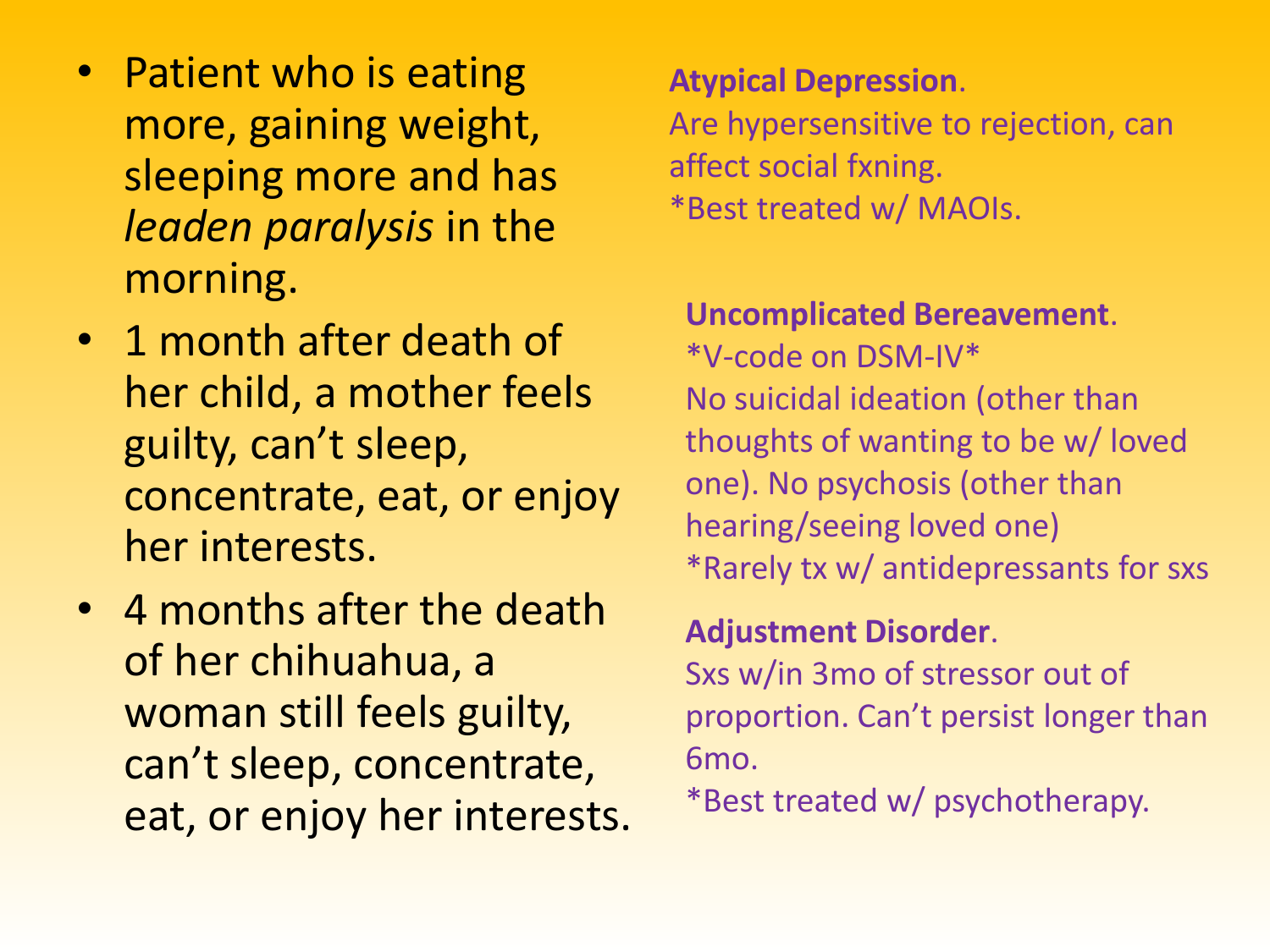### **SSRIs**. Also indicated for OCD, bulemia, anxiety, PTSD

- 1<sup>st</sup> line for MDD
	- or premature ejaculation
	- Has most drug-drug interactions Paroxetine
	- Don't have to taper when stopping Fluoxetine
	- Fewest drug-drug interactions Citalopram
	- $-$  HA, n/v/d, dizziness and fatigue when stopping suddenly. **5HT discontinuation syndrome**. Most common w/ sertraline and fluvoxamine
- Myoclonic jerks, tachycardia, high BP, hyperreflexia, n/v/d. **5HT syndrome**. If SSRI + MAOI
- What if loss of erection, ejaculation? Switch to buproprione (DA/N-RI)
	- Contraindications to use? Bulemia, alcoholics, epileptics
- Erection lasting > 3 hours? Likely caused by trazodone.
- Good for old, skinny, sad ladies? Mirtazepine. ↑appetite and sleep
- Avoid in hypertensive patients? Venlafaxine (SNRI). Don't take w/ St.
- Pounding head, flushing, nausea, myoclonus after eating cheese, drinking red wine, taking decongestant or merperidine? Johns Wart Hypertensive crisis w/ MAOI. Tx w/ 5mg IV phentolamine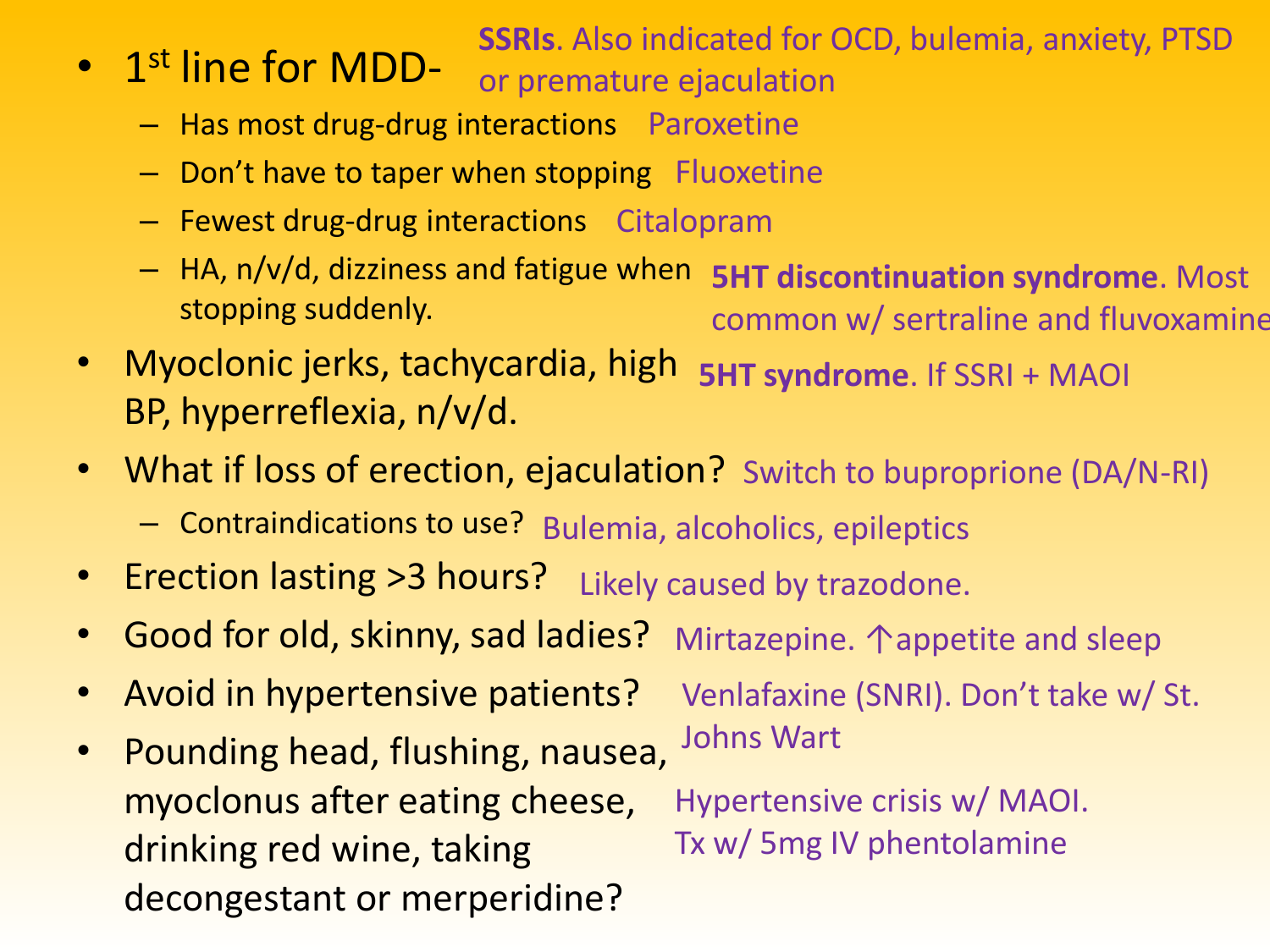A kid ate some unidentified pills out of grandma's purse. Grandma has HTN, HLP, fibromyalgia, insomnia and peptic ulcer disease. He now has dry mouth, tachycardia, vomiting, urinary retention, and seizures.



"Widened QRS complexes and prolonged QT interval"

- What did the kid ingest? Tricyclic Antidepressant
- Most common cause of death? Arrhythmia  $\rightarrow$  torsades, v-fib, death
- Treatment? Activated charcoal if ingestion w/in 1-2hrs. Give IV sodium bicarbonate. (helps met acidosis and cardioprotective)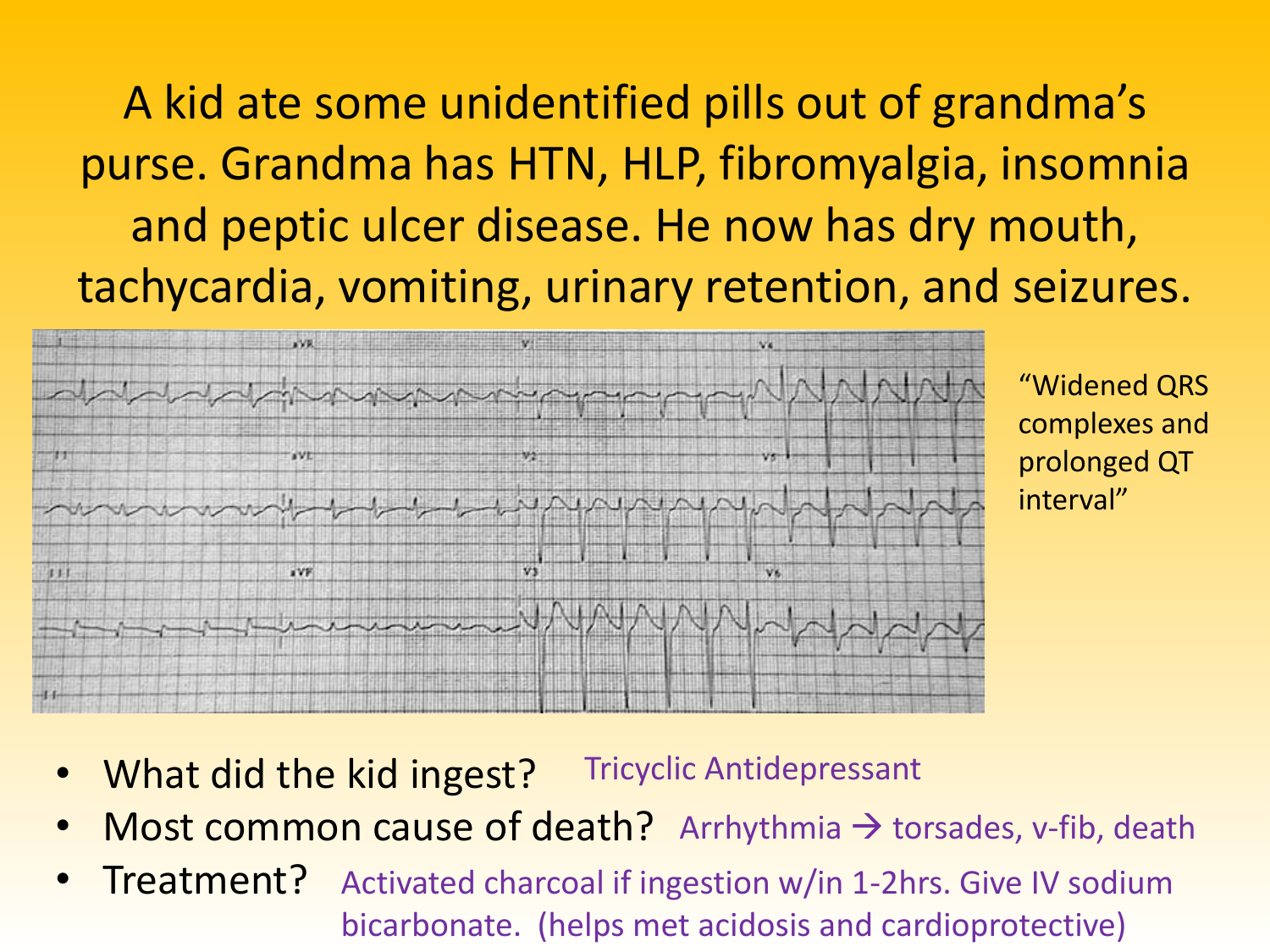A smelly 20 y/o college kid's grades have been declining over the past 2 semesters as he keeps to himself, has flattened affect and no motivation. For the past 6wks, he has locked himself in his dorm room stating President Obama "put a hit on him". He was told this by 2 voices having a discussion in his head.

- Diagnosis? Schizophrenia, Paranoid type (MC and best prog)
- Prevalence? 0.5-1%
- Risk for MZ twin? 50%
- Sibling? 10%
- Neurobiology? Positive Sxs-excess DA in limbic area binding D2 recept. Neg Sxs- decr DA in prefrontal cortex/meso-cortical tract \*This is why typical antipsychotics make negative sxs worse.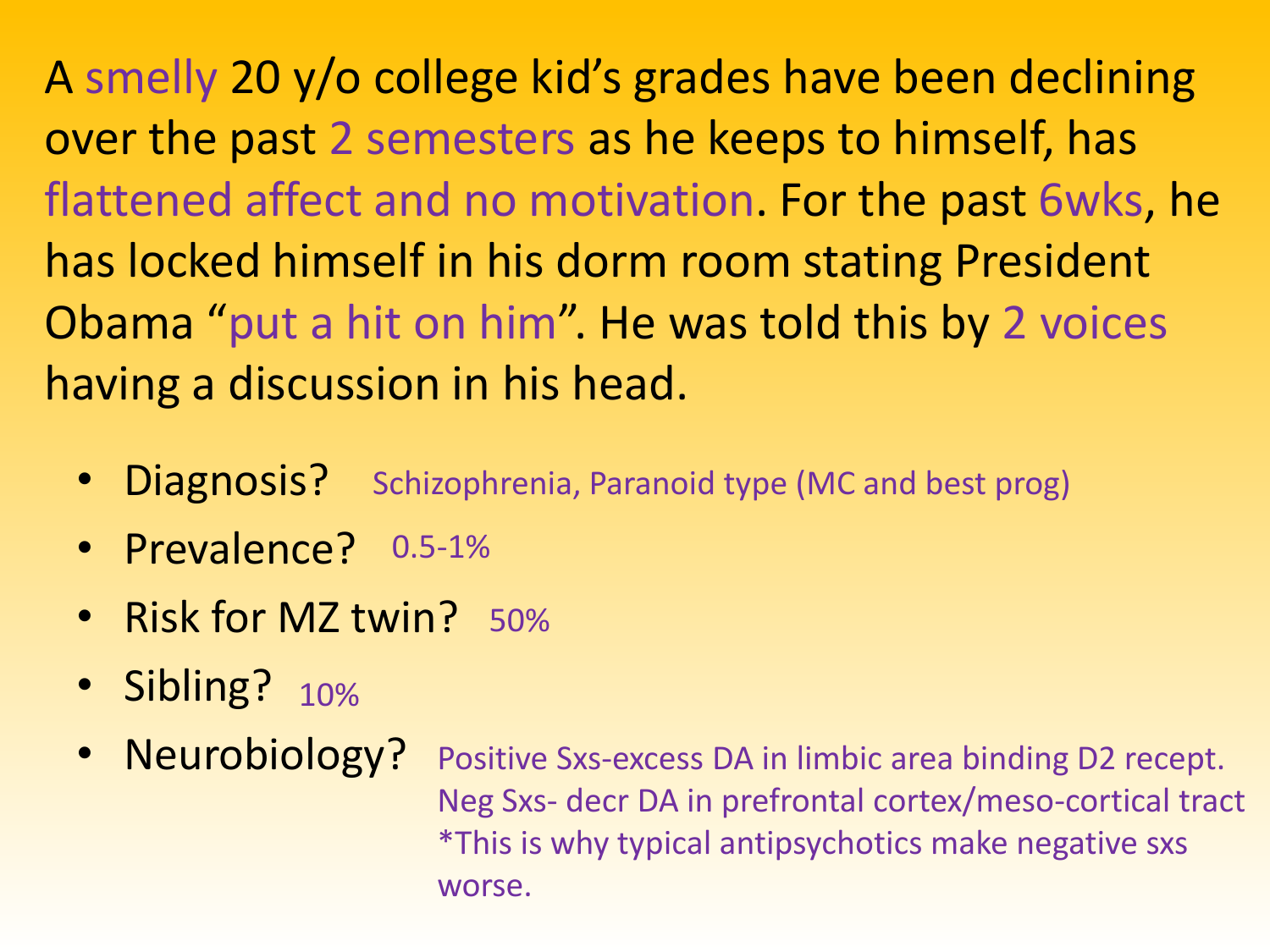• A patient has delusions, hallucinations, and flattened affect for 3 weeks.

Brief Psychotic Disorder (>1wk, <1mo)

- For 3 months? Schizophreniform Disorder (>1m, <6mo)
- A patient has had persecutory delusions for the past 3 years. 6 months ago he started having sadness, guilt, insomnia,  $\downarrow$  concentration, SI.
- A patient has had MDD for 3 years and reports hearing voices telling him he is worthless and to kill himself.
- A man is convinced Miley Cyrus is in love with him but is otherwise functional.

Schizoaffective Disorder. (delusions/hallucinations for >2wks in absence of mood ss) \*Tx w/ Atypical antipsychotics + SSRI if depression and + Li if manic.

MDD with Psychotic Features. Delusions are typically mood congruent.

\* Tx w/ Atypical antipsychotic + SSRI or ECT (esp in preggos)

Delusional Disorder. Erotomanic type. Non-bizzare. Tx w/ therapeutic relationship + meds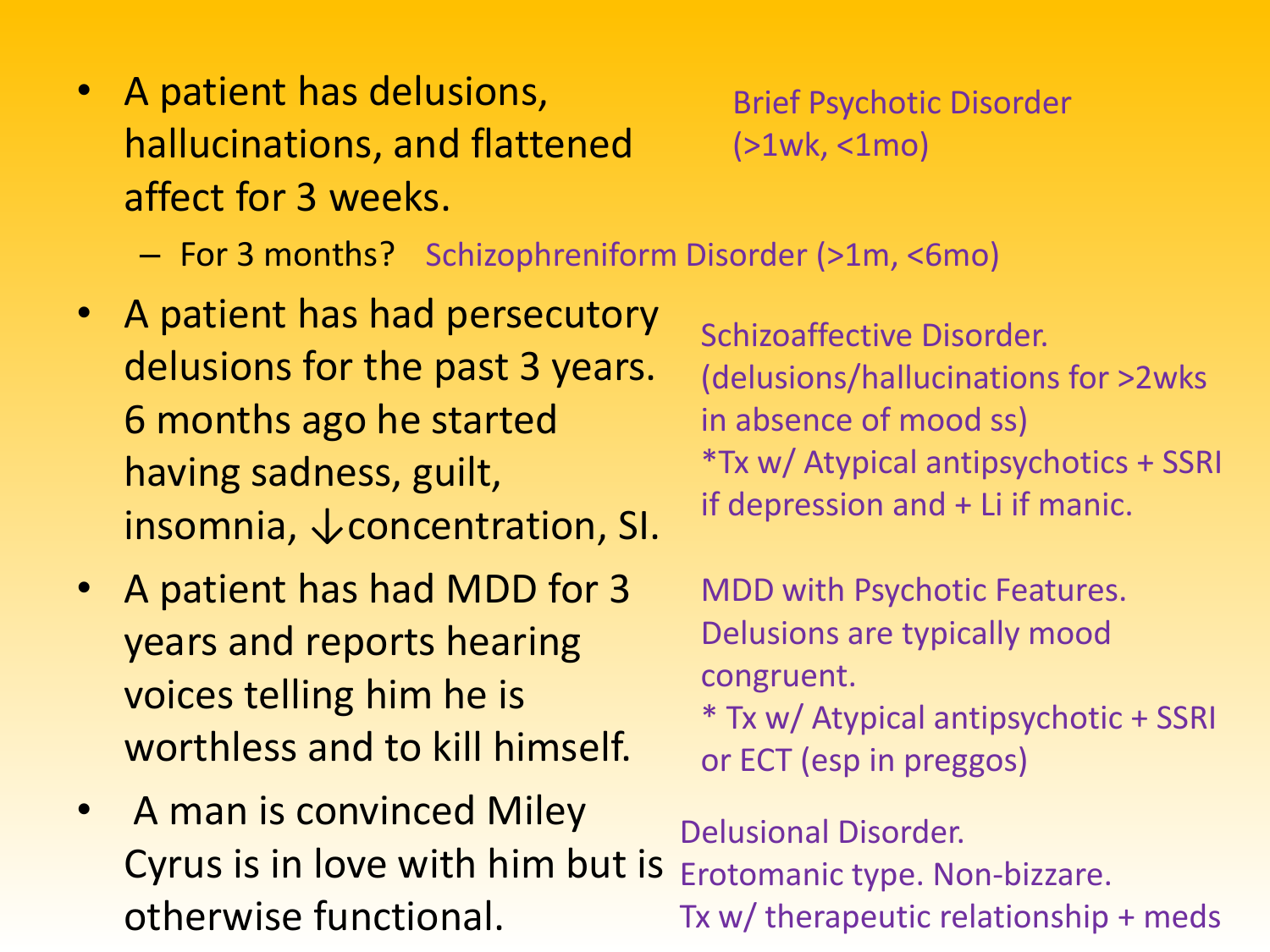- DOC for acute agitation or psychosis? IM haloperidol. D2 receptor antagonist. @ mesolimbic tract  $\rightarrow$  helps + sxs.
- MOA? Causes hyperprolactinemia and EPS.
- Low Potency? Chlorpromazine and Thioridazine. Less EPS more anti-Ach
- High Potency? Haloperidol and Fluphenazine. More EPS.
- If patient has a history Can give decanoate forms ever 2-4wks. of medication nonadherence?
- Purple grey metallic rash over sun-exposed areas and jaundice? Chlorpromazine
- Prolonged QTc and pigmentary retinopathy? **Thioridazine**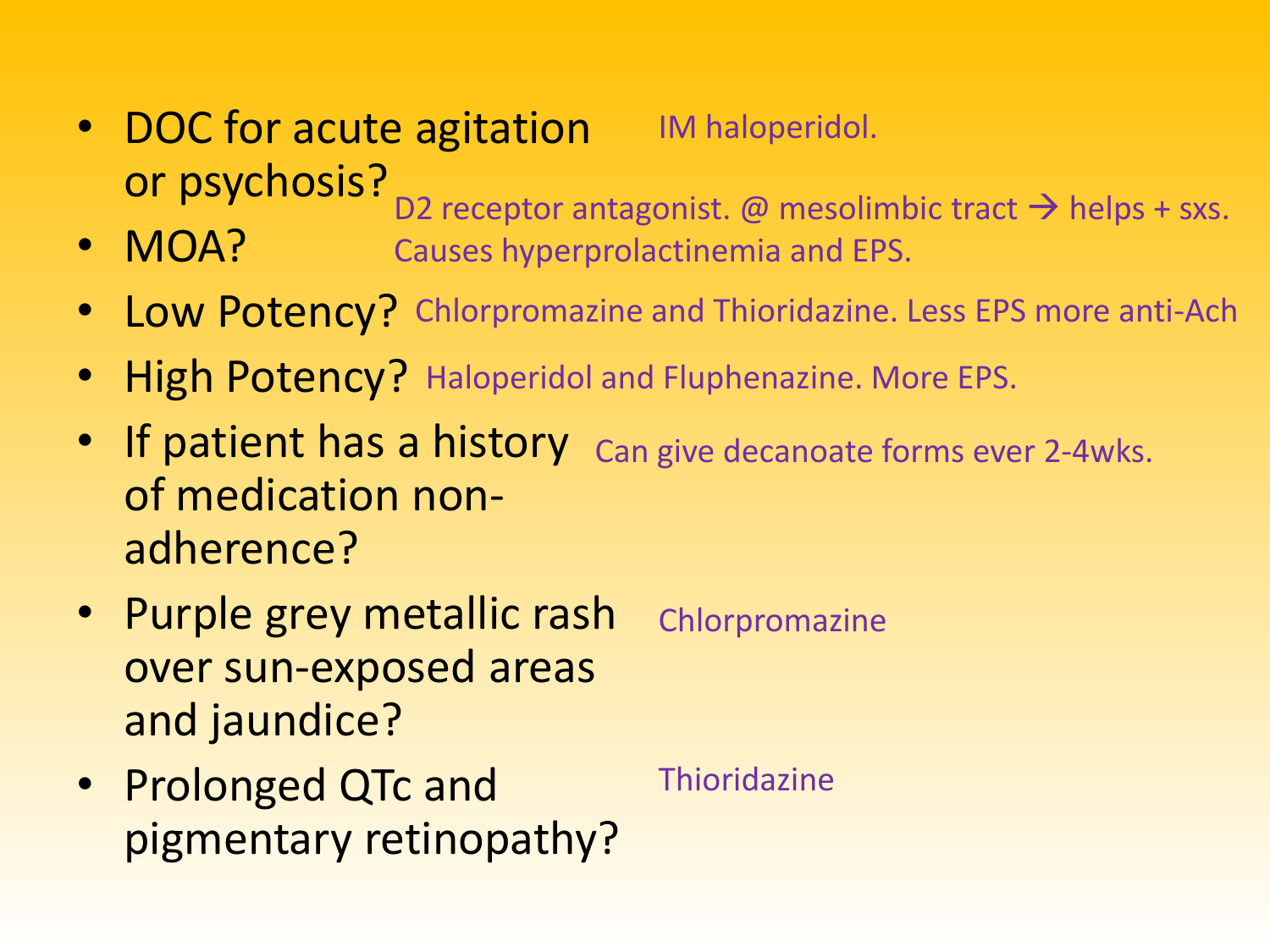- Pt wakes up with eyes "stuck" looking up or head "stuck" turned to the side.
- Pt reports feeling like they "always have to move".
- Coarse resting tremor, masked facies, unsteady gait, bradykinesia.
- After 10 years on fluphenazine, tongue movments and gimacing.
- W/in hours of a haloperidol injections, pt has  $\triangle$ CPK, T = 103F, rigidity, autonomic instability, and delirium.

Acute Dystonia. (<12hrs). Tx w/ benztropine or diphenhydramine

Akathesia. (30-90 days). Tx w/ propranolol  $(1<sup>st</sup>$  line) or benzo

Parkinsonism. (>6mo) Tx w/ benztropine/diphenhydramine, amantidine or bromocriptine. NOT L-dopa!!

Tardive Dyskinesia. (>years) Tx by stopping antipsychotic and switching to and atypical or clozapine.

> Neuroleptic Malignant Syndrome. 1<sup>st</sup>- d/c the offending med. 2<sup>nd</sup>- cooling blankets and dantroline Na or bromocriptine (2<sup>nd</sup> line). Remember that metoclopramide, compazine and droperidol can cause.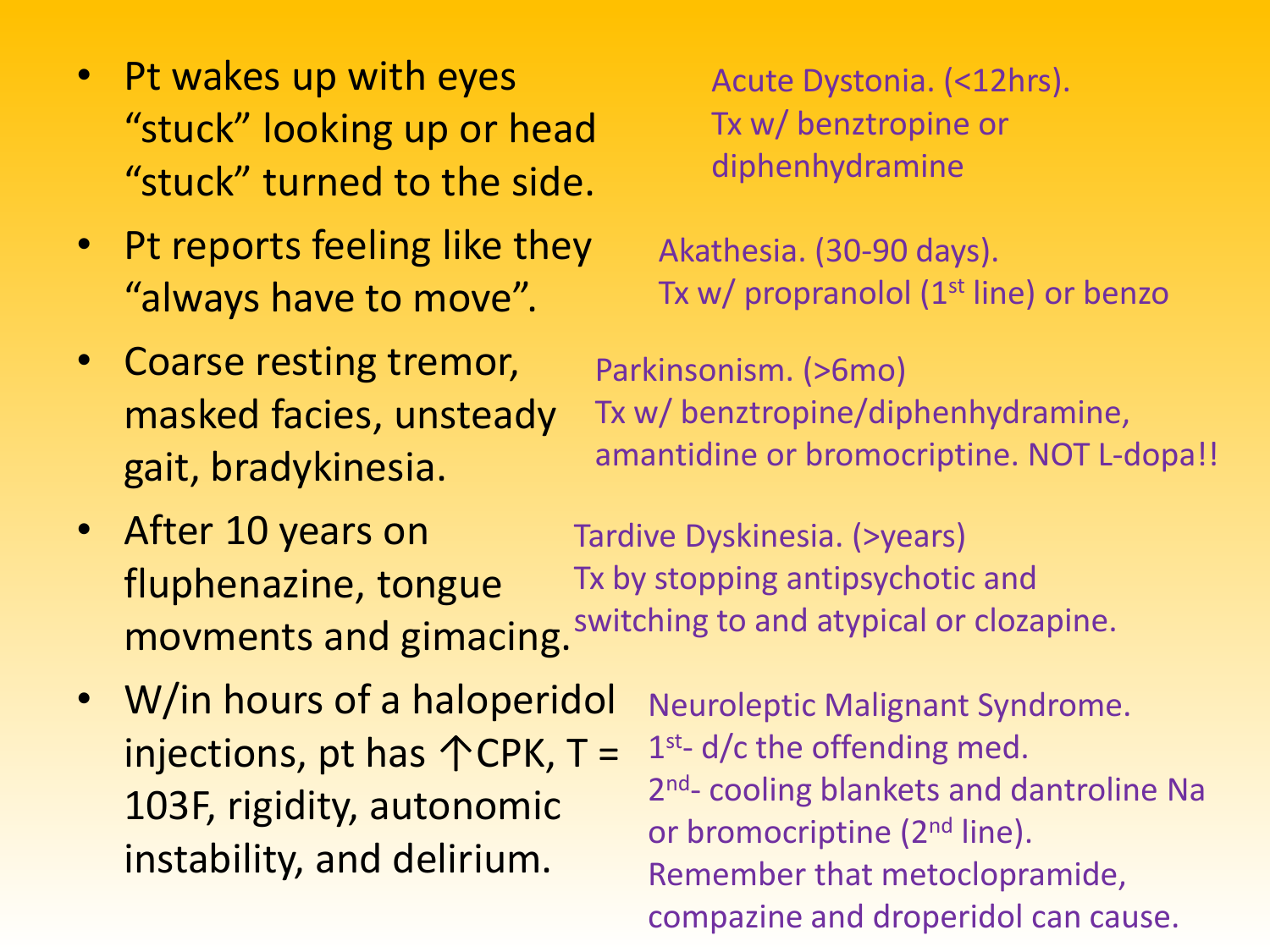- Atypical agent w/ highest risk for EPS and ↑prolactin?
- Weight neutral but prolongs the QTc?
- Weight neutral but increases akathesia? Aripiprazole.
- Most assoc w/ weight gain? (but #1 S/E is sedation.) **Olazepine**
- Causes orthostasis and cataracts? Quetiapine (alpha blocking properties)
- Good for tx-refractory schizophrenia? Clozapine
	- Most Common S/E- Sedation, weight gain, ↑blood sugar and lipids
	- Most Dangerous S/Es- Agranulocytosis, decreased seizure threshold.
	- Monitoring?  $CBC \rightarrow ANC$  qweek for 6mo and x2wks for next 6mo. D/c if WBCs<3000 or ANC<1500

Risperidone. But comes in depo shot

Ziprazodone.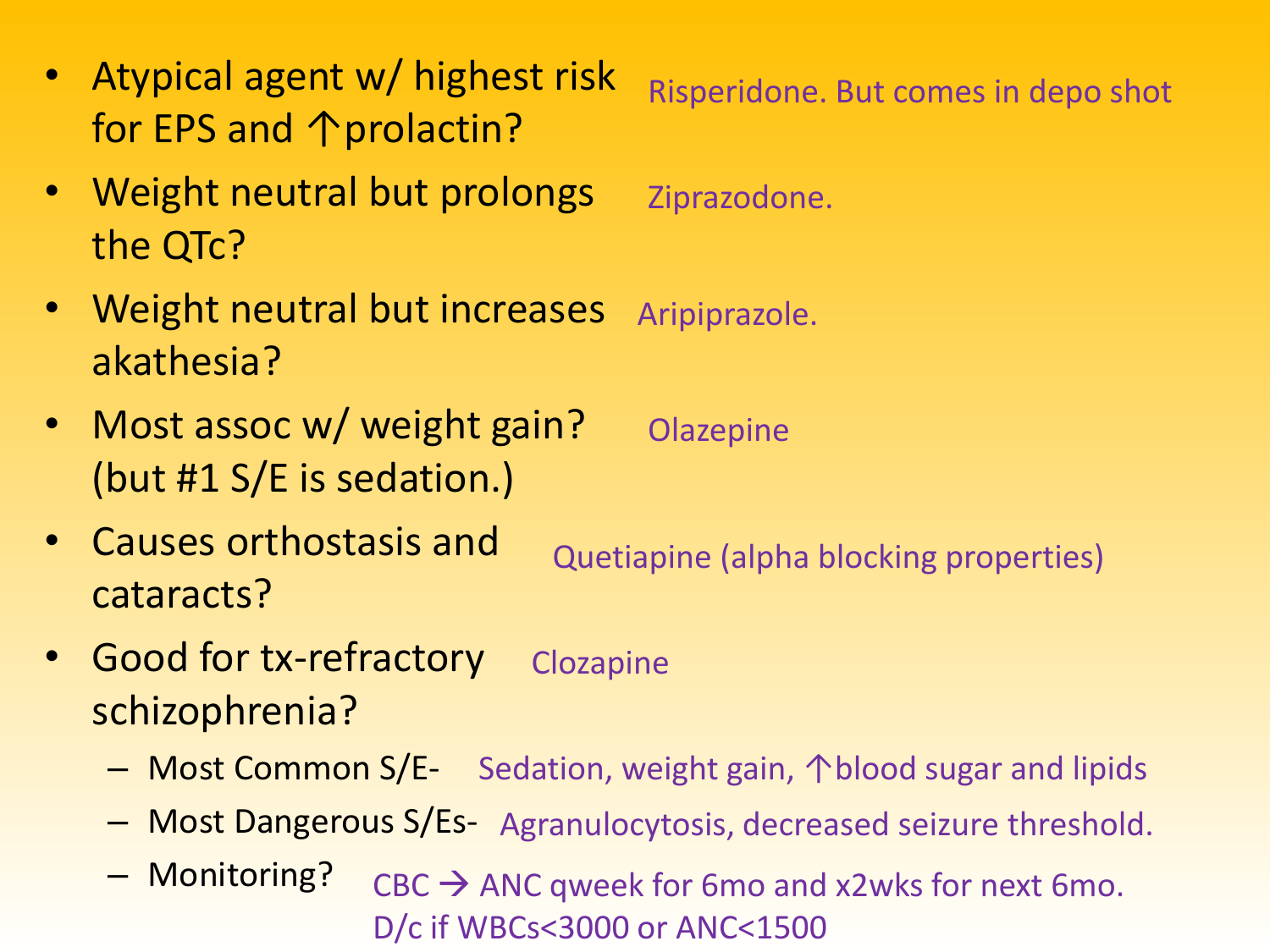A 28 y/o female is brought in by EMS complaining of shortness of breath, palpitations and chest pain. She smokes 1 PPD and her only medication is OCPs. She had one of these attacks previously while grocery shopping. She shares with you that she is so afraid of having another one she rarely leaves her house.

- What is your next step? EKG, cardiac enzymes, echocardiogram, TSH or T4, urine drug screen,
- Drug regimen of choice? Alprazolam or clonazepam low dose PRN short term, but SSRIs are the preferred drug \*Don't give benzos to drug addicts, COPDers, or restrictive lung disease.
- She is brought in 3mo later with sxs of a temp of 101, convulsions, confusion and hypertension. She recently lost her perscription drug coverage.
- Acute benzo withdrawal reaction. Similar to DTs. Tx w/ diazepam or chlordiazepoxide + haloperidol if psychotic.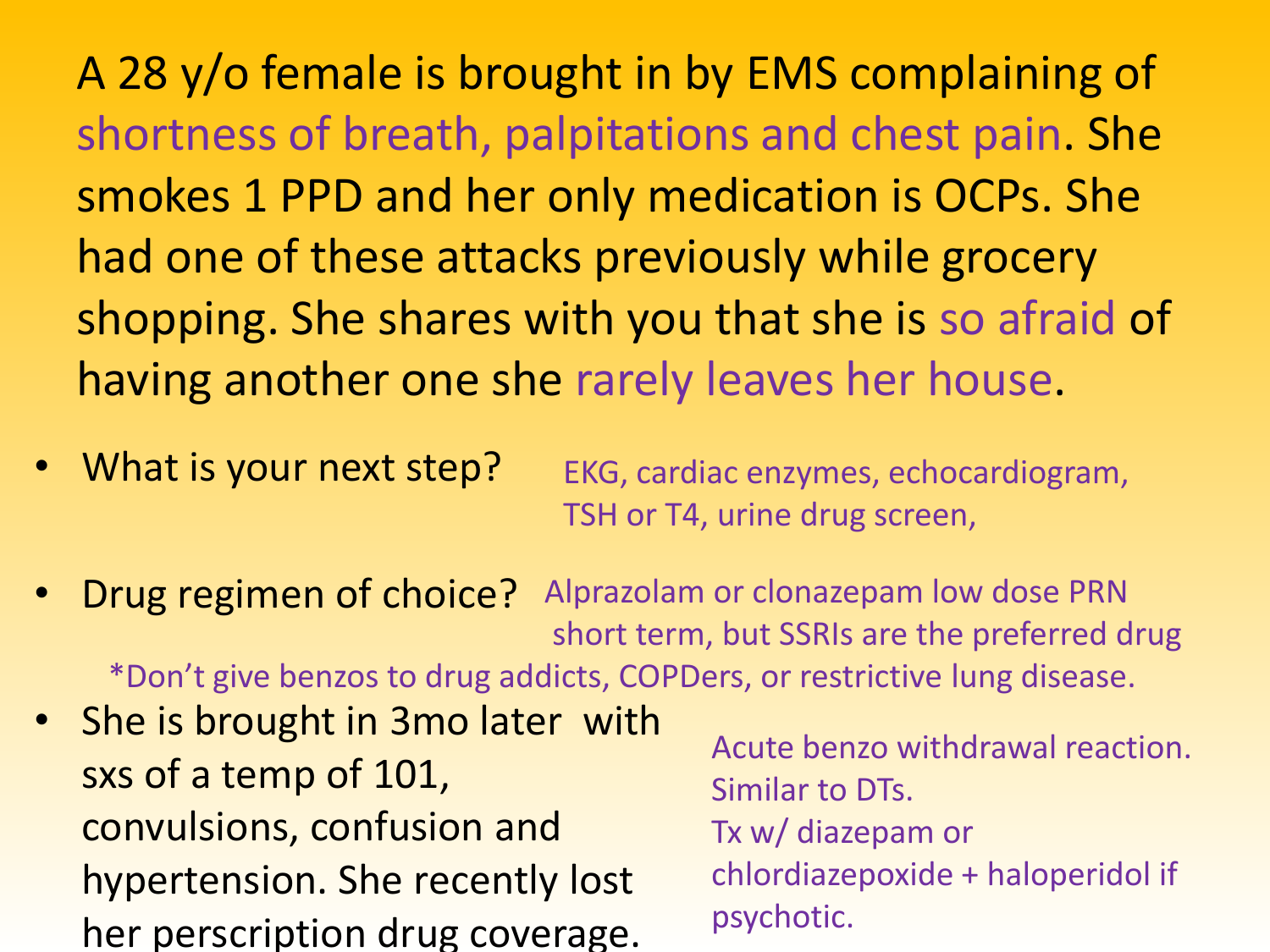- MS4 w/ deathly fear of flying that inhibits her from interviewing at the program of her dreams.
- MS3 w/ deathly fear of presenting a case in grand rounds b/c she is afraid the surgeons will laugh at her.
- MS2 keeps to herself and doesn't talk with peers b/c she is afraid they will laugh at her.
- MS1 is having difficulty falling asleep b/c she keeps thinking about failing biochem. In class she cannot concentrate b/c she worries her boyfriend will leave her. Sxs lasting >6mo

**Specific Phobia**. Best Tx is CBT w/ flooding or exposure/extinction. Can give benzos for situational use.

**Social Phobia**. Best Tx is propranolol to stop hyperarousal and benzo.

**Avoidant Personality Disorder**. Best Tx is CBT

**Generalized Anxiety Disorder**.

Best Tx is Buspirone (5HT 1a partial agonist), but must give benzos to bridge b/c it takes >3wks to work.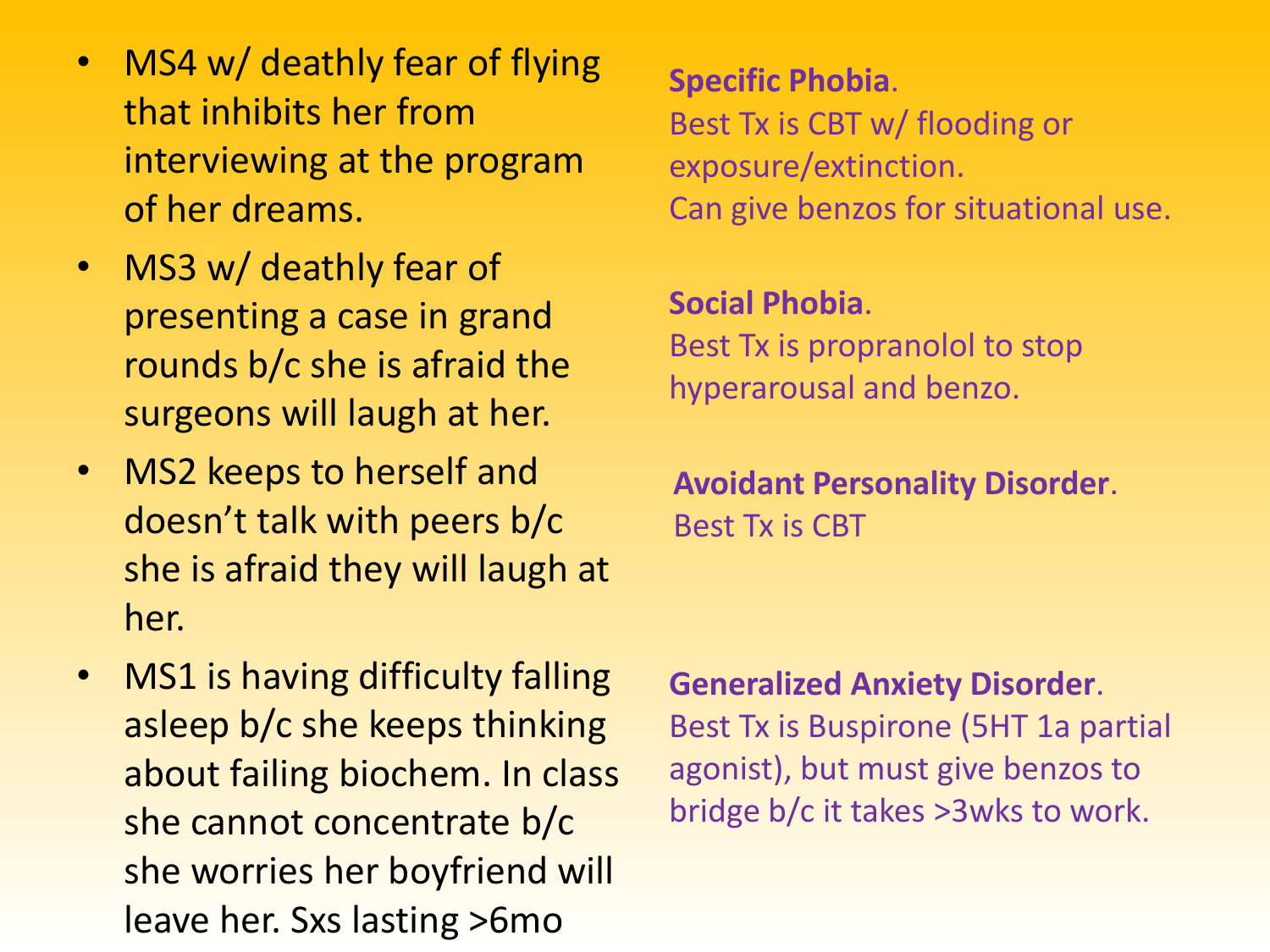18y/o who just started college has declining grades. He states he can't make it to class on time because he spends 2-3 hours scrubbing in the shower each morning. He knows this is excessive but on days he takes shorter showers, he states he can "feel the bacteria" and worries about contracting an illness.

 $\cdot$  Dx? Obsessive Compulsive Disorder

• Comorbid Condition?

High prevelance of vocal-motor ticks and 5-7% of OCD pts have full blown Tourettes.

• Tx? Clomipramine is gold standard SSRIs are first line.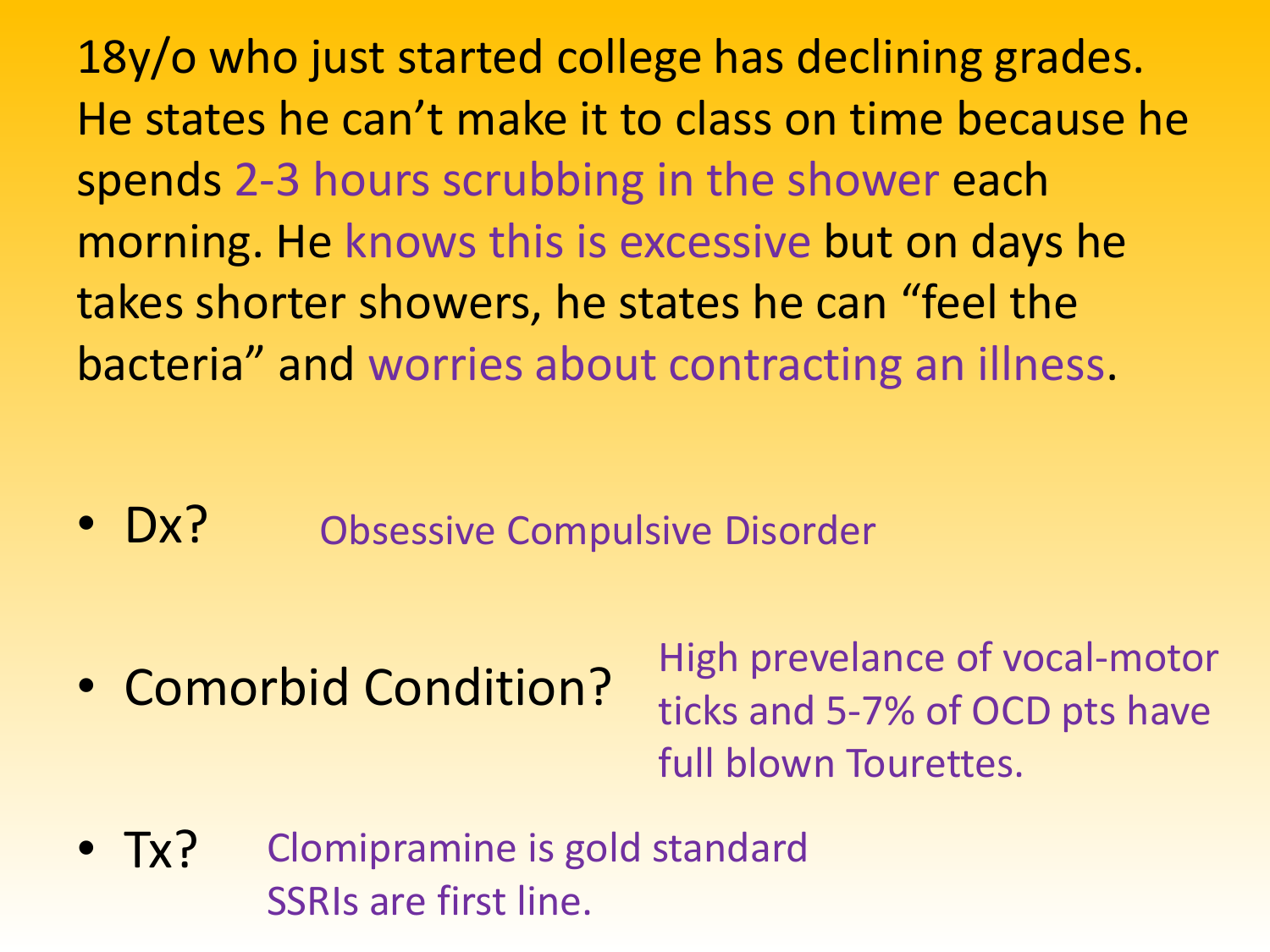A 25 y/o sexual assault survivor comes to you with a 6wk history of recurrent nightmares of when she was raped at knifepoint. She now avoids situations where unknown men will be present, to the point that she had to quit her job at a bank. She reports being "jumpy" anytime she hears footsteps behind her.

- Dx? Post Traumatic Stress Disorder
- $\bullet$  Tx? Sertraline or paroxetine. Combined w/ CBT. Prazosin for NMs
- If same sxs, but only present for 3wks? Acute Stress Reaction
- If same sxs, but in response to a bad breakup?

Adjustment Disorder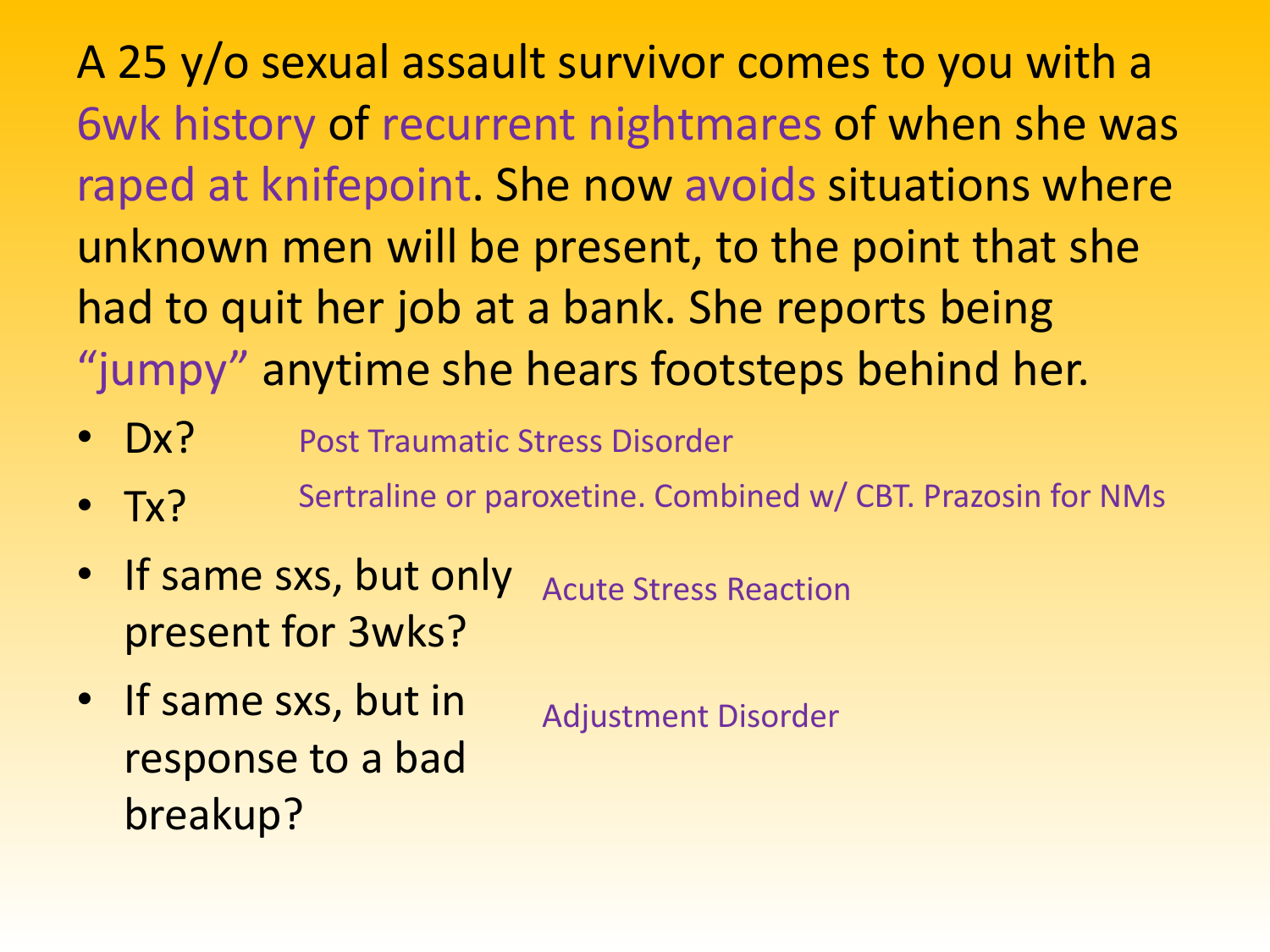- A 54 y/o RN presents w/ a history of 2mo of diarrhea and abd pain. He has presented to 4 other hospitals w/ the same complaint. Colonoscopy reveals pigmentation in the wall of the colon
- A concerned mother presents with her 15mo baby who is having recurrent seizures. She requests an MRI, sleep deprived EEG with intracranial leads.
- A 45 y/o unemployed man is involved in a car accident. He sues the driver stating he has nerve damage to his legs that keeps him from walking. Video evidence shows him dancing at a club the night before.

#### **Munchausen Syndrome**.

More severe than simple factitious d/o b/c they actually induce sxs. (in this case, w/ laxative abuse). They do it for *primary gain*.

**Munchausen Syndrome by proxy**. A form of child abuse! 10% of children die before reaching adulthood.

### **Malingering**.

Goes as a V-code Associated w/ antisocial personality disorder They do it for *secondary gain*.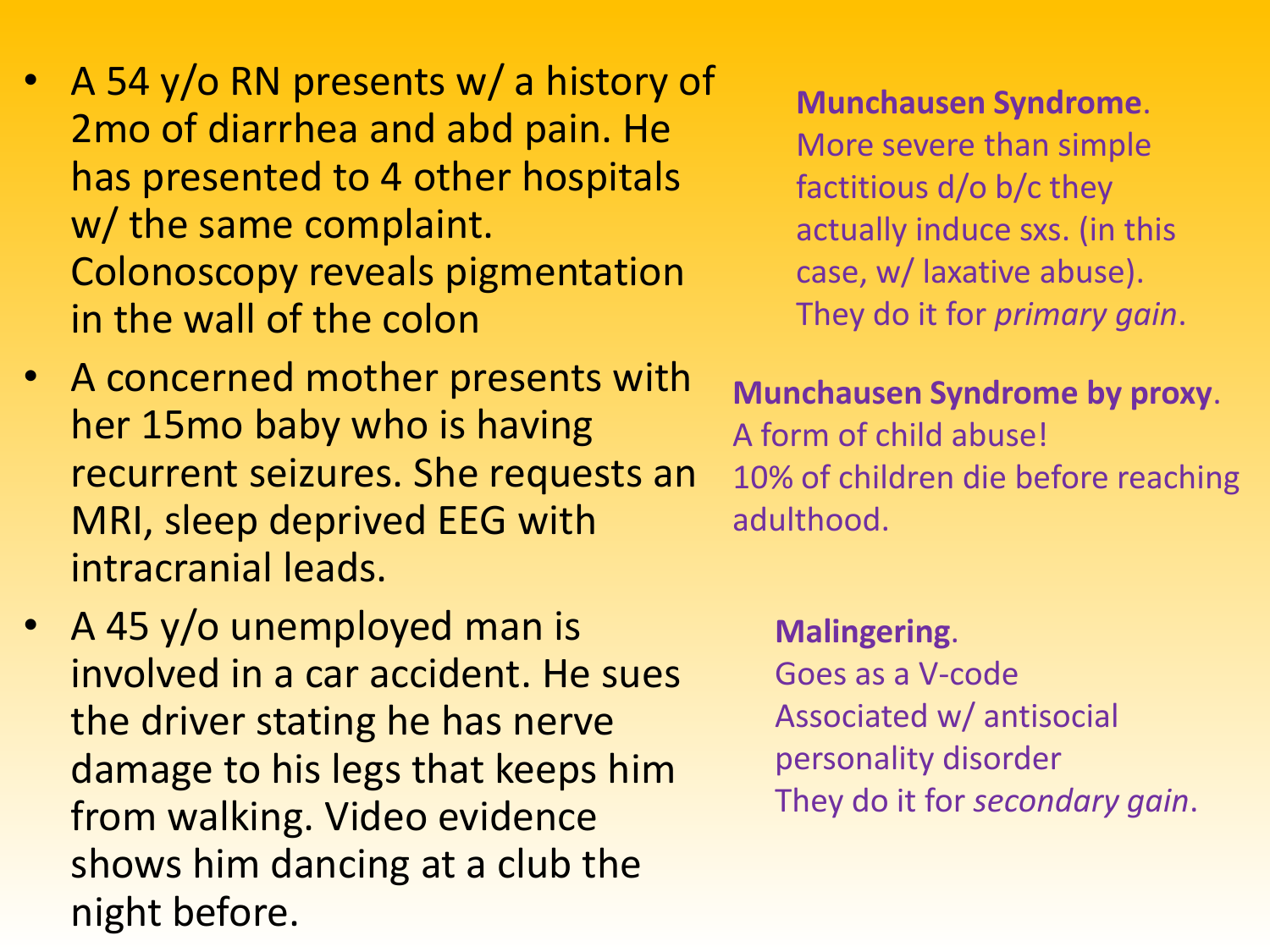A 18 y/o F presents with no menstrual cycle for 3mo. A pregnancy test is negative but her BMI is calculated to be 17. Her teeth are eroded and she has calluses on her knuckles (Russel sign).

- Laboratory abnormalities-
	- Vital signs Hypotension, Bradycardia, Hypothermia
	- CBC Leukopenia
	- Chemistry High HCO3, low Cl, low K, high carotene, high LFTs and amylase
	- TFTs normal
	- $-$  Fasting Lipid Profile High cholesterol
	- Hormones High cortisol, low LH/FSH, low estrogen
- Long term complications- Osteoporosis
- Most common cause of death- Heart disease. Then suicide.
- Treatment- Admit them to maximize nutrition. SSRI's help bulemia, anoexia
- Complications of Treatmentneeds intensive counseling. Re-feeding syndrome = low PO4, low Mg, low Ca and fluid retention.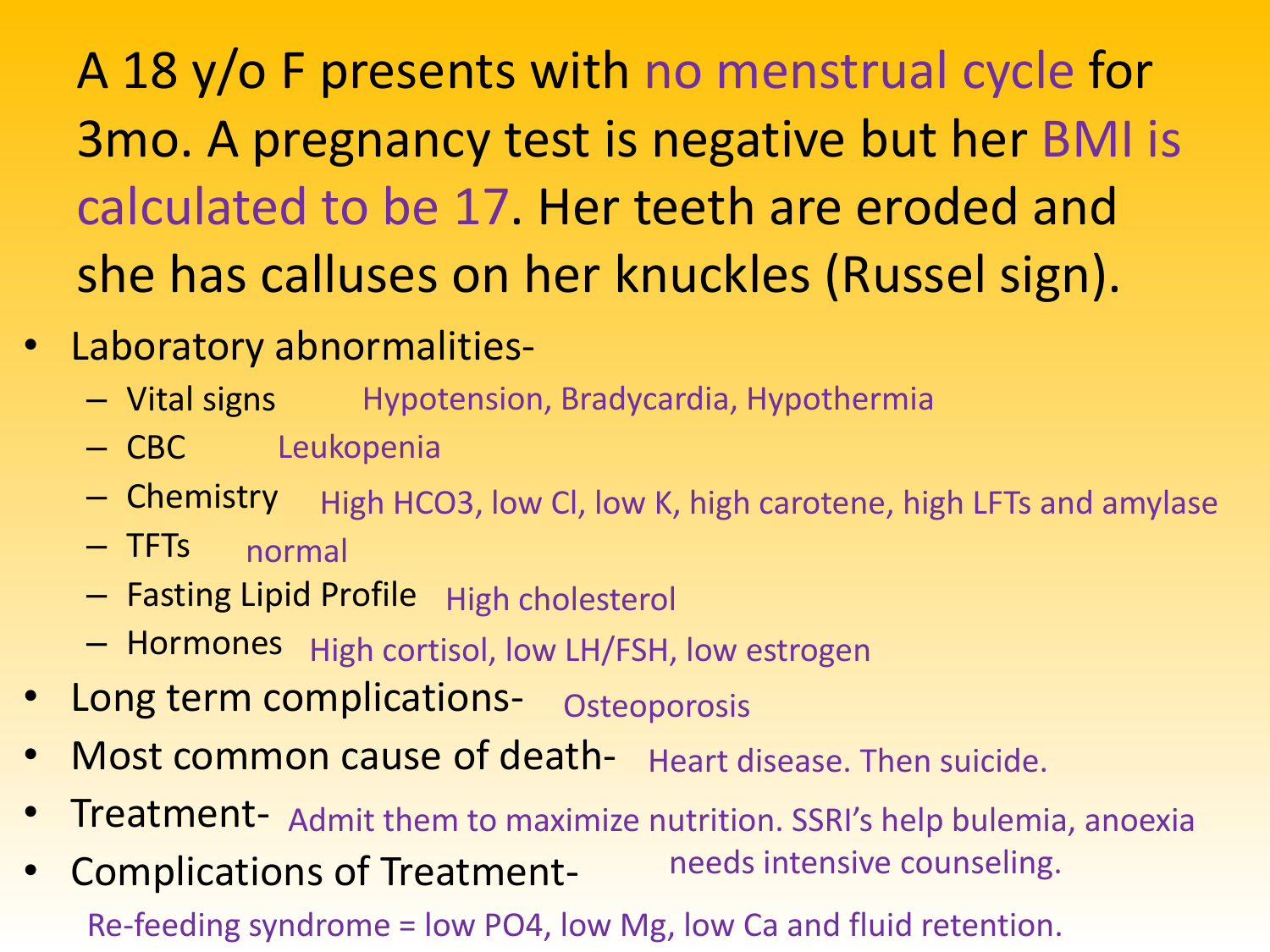# Sleep EEGs

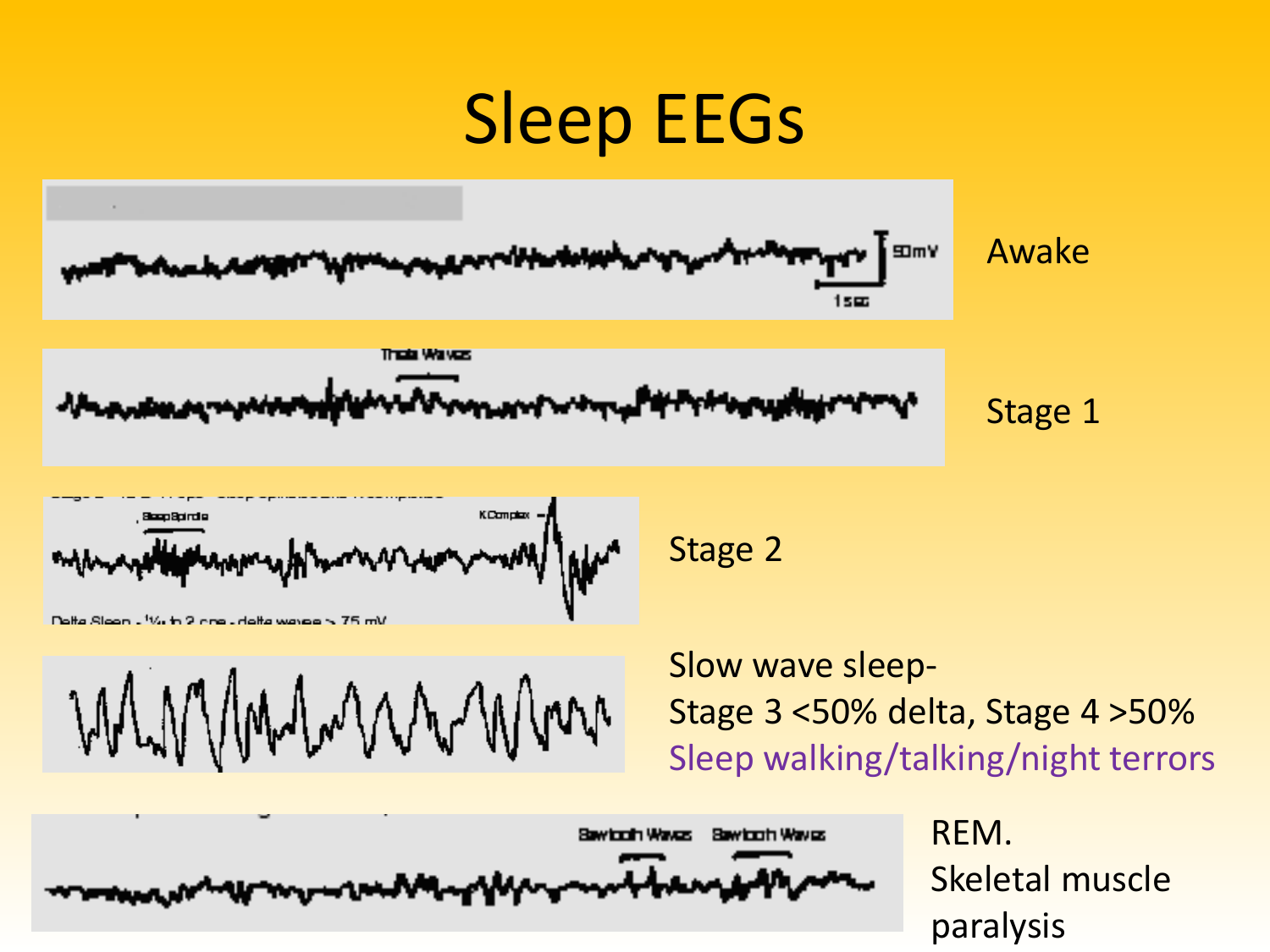- Trouble falling asleep or staying asleep causes impairment in fxn >1mo.
- As falling asleep, feel creepy-crawlies on legs, better when they get up and move.
- Daytime sleepiness and depression in a big fat guy with a big neck.
- Irresistible attacks of refreshing (REM) sleep. Upon intense emotion, they lose muscle tone or have hallucinations as waking of falling asleep.

#### **Insomnia**.

Educate about sleep heigyne  $1<sup>st</sup>$ , then try benzos (reduce sleep latency and incr SWS and REM). Zolpidem, zaleplon, escopiclone are GABAa recp

## **Dyssomnia NOS**.

R/o medical causes  $1<sup>st</sup> \rightarrow$  Fe-def anemia or chronic kidney dz. Neuropathy. Tx w/ ropinirole or pramipexole (Da-ag)

### **Obstructive Sleep Apnea**.

Goes on axis III, "breathing related sleep d/o" goes on axis I. Need polysomnogram to diagnose  $\rightarrow$  >10 hypopneic/apneas per hour. Need CPAP to reduce pulmonary HTN.

### **Narcolepsy**.

Tx w/ scheduled naps and Modafinil.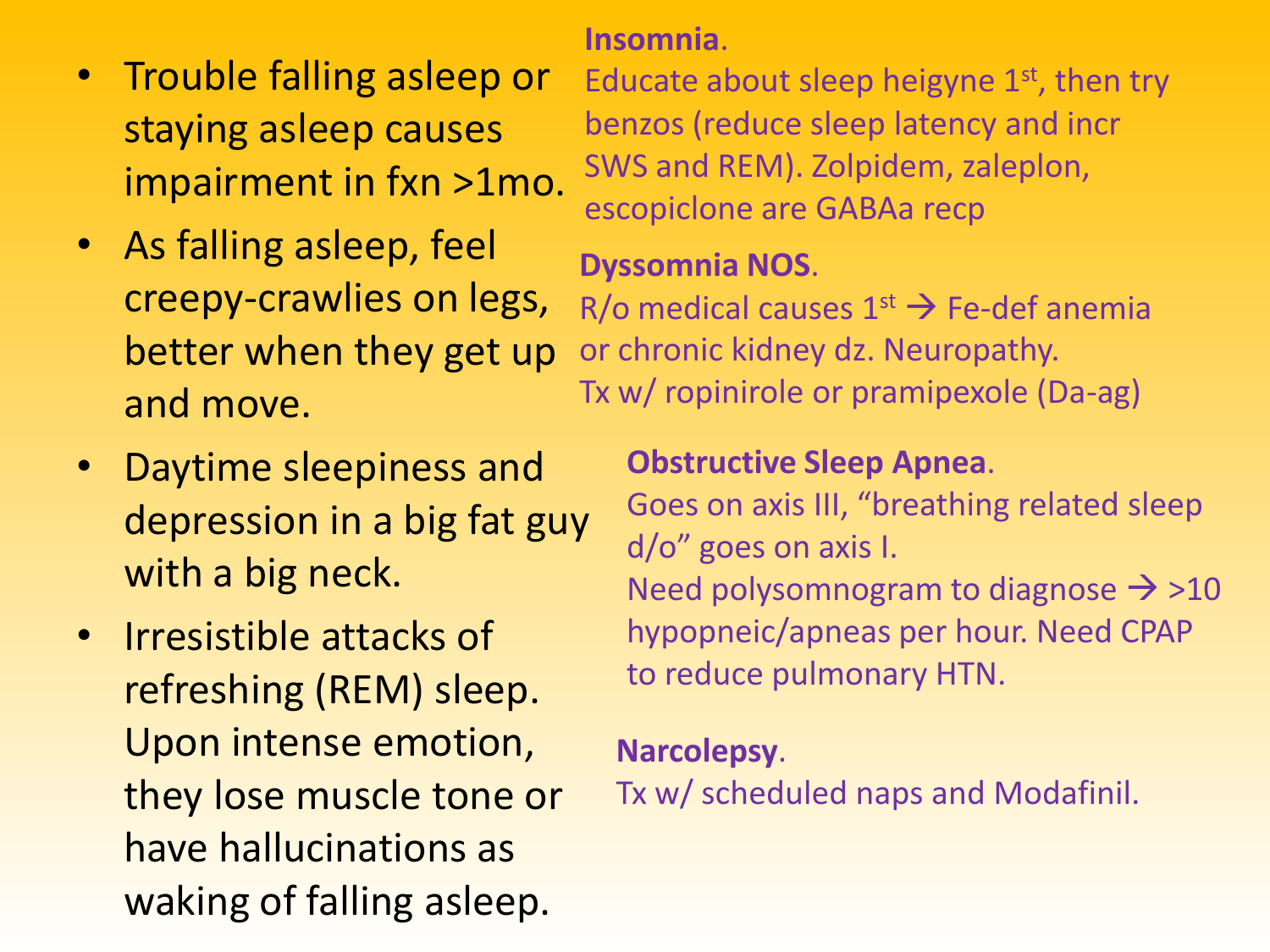- 30 y/o man and is wife present for couples counseling. He constantly accuses her of cheating. He's in a feud w/ the neighbor b/c he feels they are attacking his character when they say they like his flowerbeds.
- 30 y/o man, never been married or have any close friends. Works as a night security guard and in his free time works on his model ships in his basement.
- 30 y/o man, never been married or have any close friends because "people make him uncomfortable". He is unemployed because he spends his time reading books on how to communicate with animals so he can "be at one with nature".

**Paranoid PD** Low dose antipsychotics can help paranoid behavior.

**Schizoid PD** Distinguish from Avoidant b/c they don't WANT relationships

**Schizotypal PD** Distinguish from Schizoid by magical thinking/ interests. Distinguish from Schizophrenia by lack of delus/hallu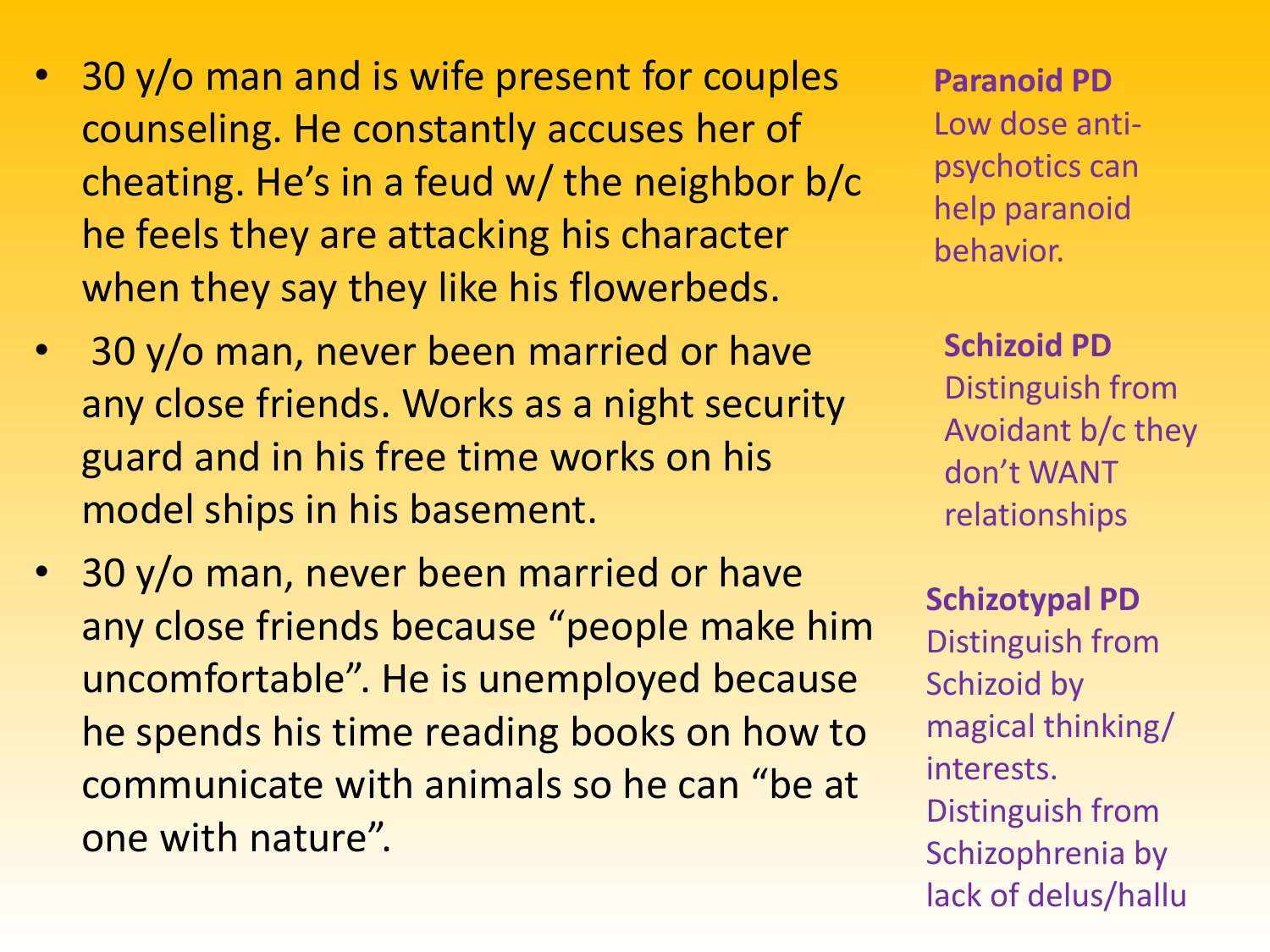- 25y/o man comes to court mandated counseling for beating his girlfriend. He was kicked out of high school for fighting & just got out jail for stealing a car.
- His girlfriend has a hx of unstable relationships, has superficial cuts on both wrists, is impulsive in her spending and sexual practices.
- 26 y/o MS2 is asked by Nan Clare to seek counseling. Her classmates complain that she dresses too provocatively to class. She recently tried to seduce a professor.
- A 22 y/o MS1 doesn't feel like he needs to come to any classes or labs because he "already has the brilliance to be a doctor. He refuses to talk to Nan Clare about this, instead insisting to deal directly with President Henrich.

**Antisocial PD**. 2/3 have substance abuse.

**Borderline PD**. Commonly use splitting.

**Histrionic PD**. Look for substance abue or eating d/o

**Narcissistic PD**. Can be confused w/ hypomania b/c of grandiosity. Give individual thearpy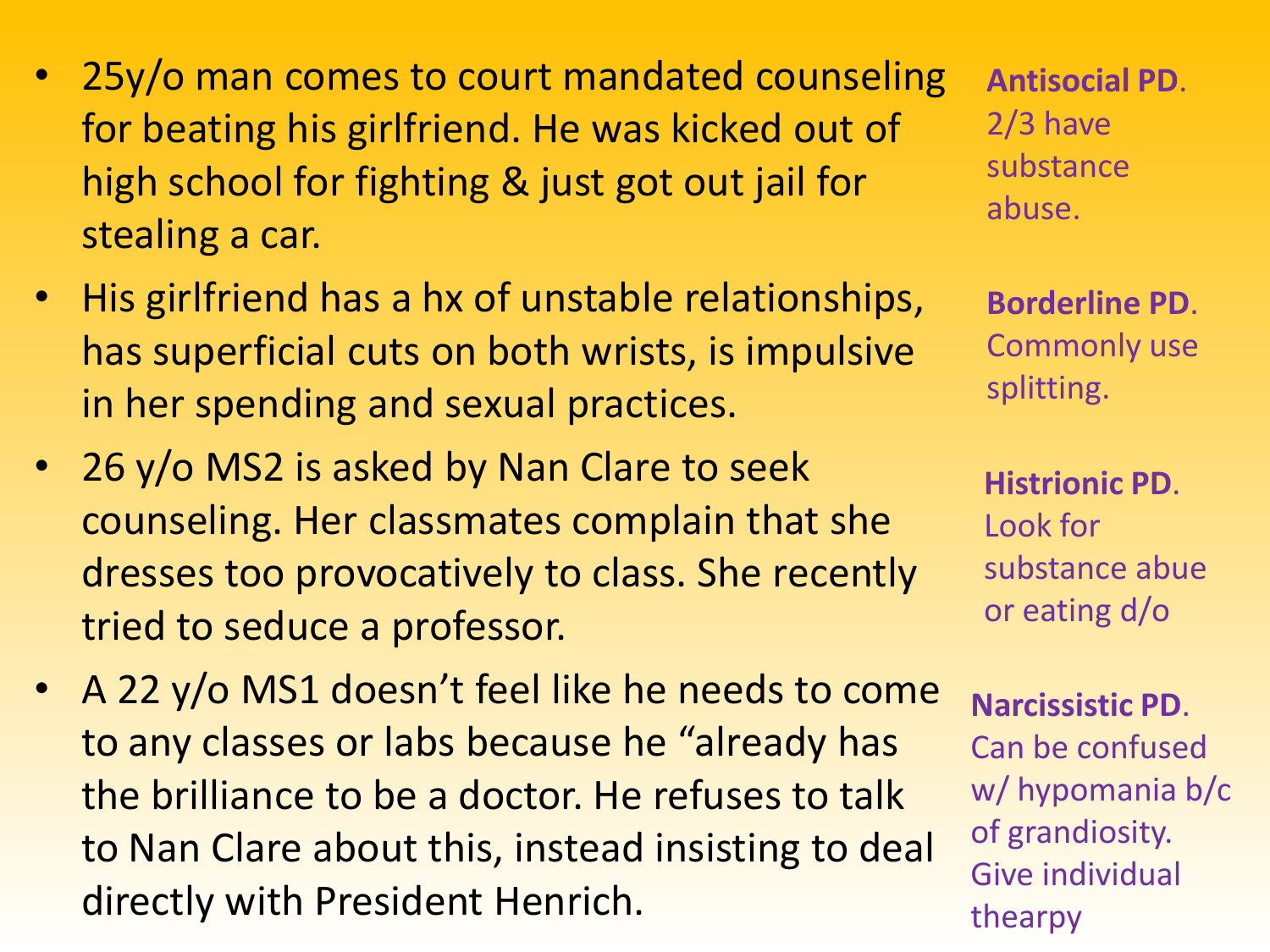- 30 y/o woman has no friends and avoids happy hours with her coworkers b/c she fears ridicule and rejection. She feels "no one would want to be friends with me".
- 30 y/o woman has jumped from one relationship to another because she "doesn't do well alone". She calls her friends and family >20x a day to get their input on her daily decisions.
- 25 y/o MS4 spends more time color coding her notes and textbook highlighting than actually studying. She makes lists and study schedules 3 times per day. People don't like to work with her because she is so "anal".

**Avoidant PD**. Can tx social phobia sxs w/ bblocker or SSRI

**Dependent PD**. Look for comorbid depression and anxiety. SSRI

**Obsessive Compulsive PD**. Different from OCD b/c the actions are "ego-syntonic"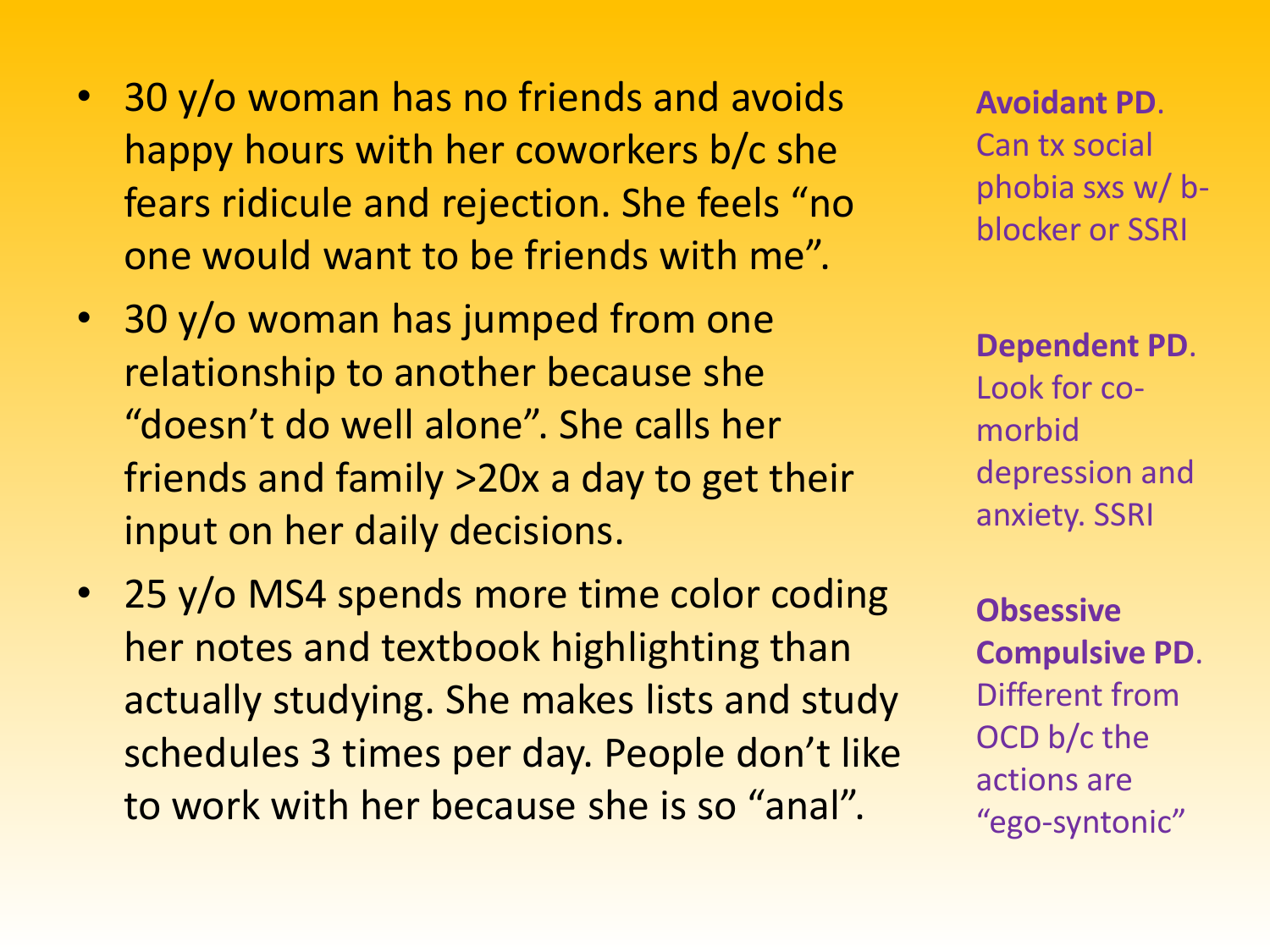78 y/o lady is brought in from her nursing home for altered mental status. She sleeps more during the day and becomes agitated at nightreporting seeing green men in the corner. She also complains of pain upon urination.

- First step? In her case, UA and culture. Work up also includes glc, Na, blood cultures, B12, RPR Make sure to look at med list- benadryl, opiates, Bzs
- Biggest risk factor? Age. Underlying dementia is the 2<sup>nd</sup> biggest
- Other common causes? Acute substance withdrawal. Look for it on the 2<sup>nd</sup> or 3<sup>rd</sup> post-op day in alcoholic.
- EEG findings? Diffuse background slowing of background rhythm. Psychosis has normal EEG.
- Treatment? Reduce excessive stimuli, calendar and clock to orient patient. Stop unnecessary meds. Give haloperidol if agitated.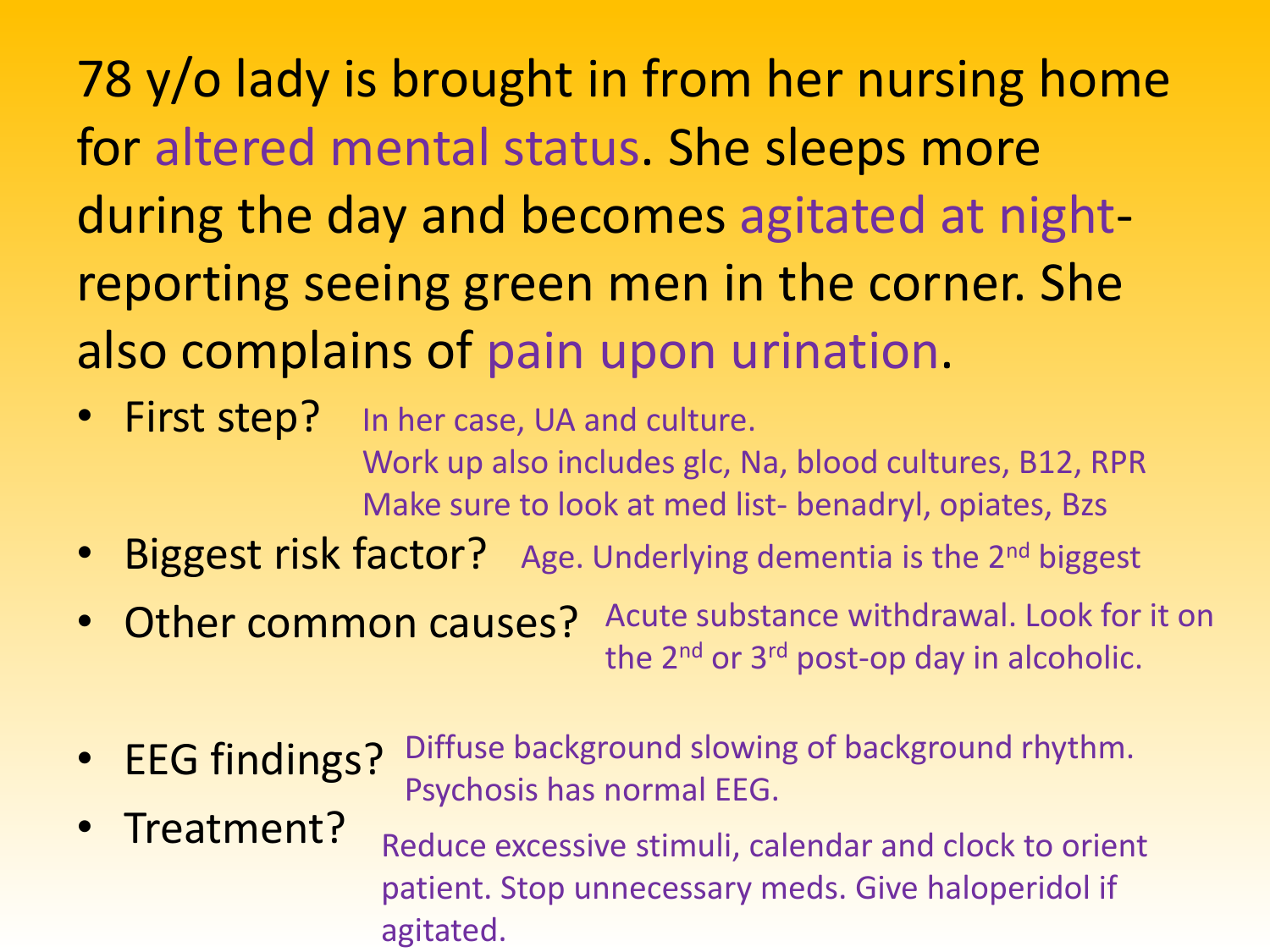# A 78 y/o female presents with memory loss…

• Aphasia, apraxia, gets lost while driving?

**Alzheimer's Dementia**. MC type. On MMSE, prompting does not  $\uparrow$  recall

- Pathology? Global brain atrophy. B-amyloid plaques or tau tangles
- Genes? APP (on chr 21), ApoE E2
- Treatment? Donepezil, rivastigmine, galantamine (diarrhea). Memantine
- Becomes more sexually explicit, apathy. **Frontotemporal Dementia**. (Pick's Dz).
	- Pathology? Lobar atrophy. Intra-neuronal silver staining inclusions.
	- Treatment? Olanzepine for severe disinhibition.
- Fluctuation in consciousness, visual hallucinations and shuffling gait. **Lewy Body Dementia**
	- Pathology? Intra cytoplasmic Alpha-synuclein inclusions in neocortex
	- Treatment? Give Ach-Ease inhibitors. NOT L-dopa. Avoid neuroleptics.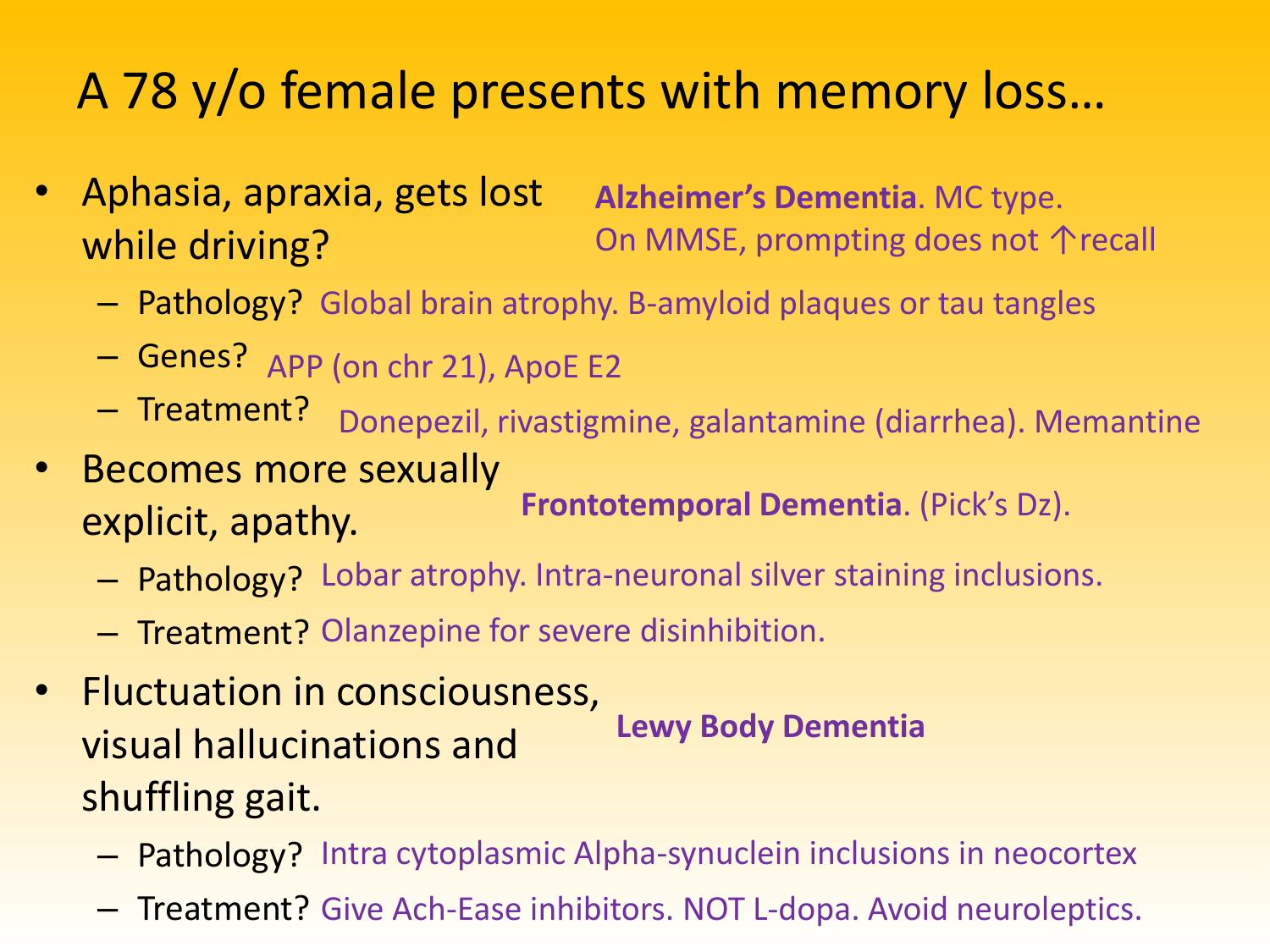# A 78 y/o female presents with memory loss…

- Sudden, step-wise decrease in memory/cognitions.
- **Vascular Dementia**.
- Loss of vibration sense, labile affect. Pupil that accommodates but doesn't react.
- **Tertiary Syphilis**.
- Dx? +RPR, VDRL. Do spinal tap to look for spirochetes.
- $-$  Tx? IV penicillin. If Pen-allergic, must desensitize.
- Myoclonus, startle response, seizures. Recently had a corneal transplant. **Creutzfeldt Jakob**.
	- Pathology? Spongiform encephalopathy
	- EEG findings? \*Triphasic bursts\*
- Incontinence, gait disturbance/freq falls, and rapidly developing dementia. **Normal Pressure Hydrocephalus**.
	- Dx? CT/MRI shows hydrocephalus, spinal tap shows nl opening pressure
	- $Tx$ ? Ventriculoperitoneal shunt improves cognitive fxn in 50-67% of pts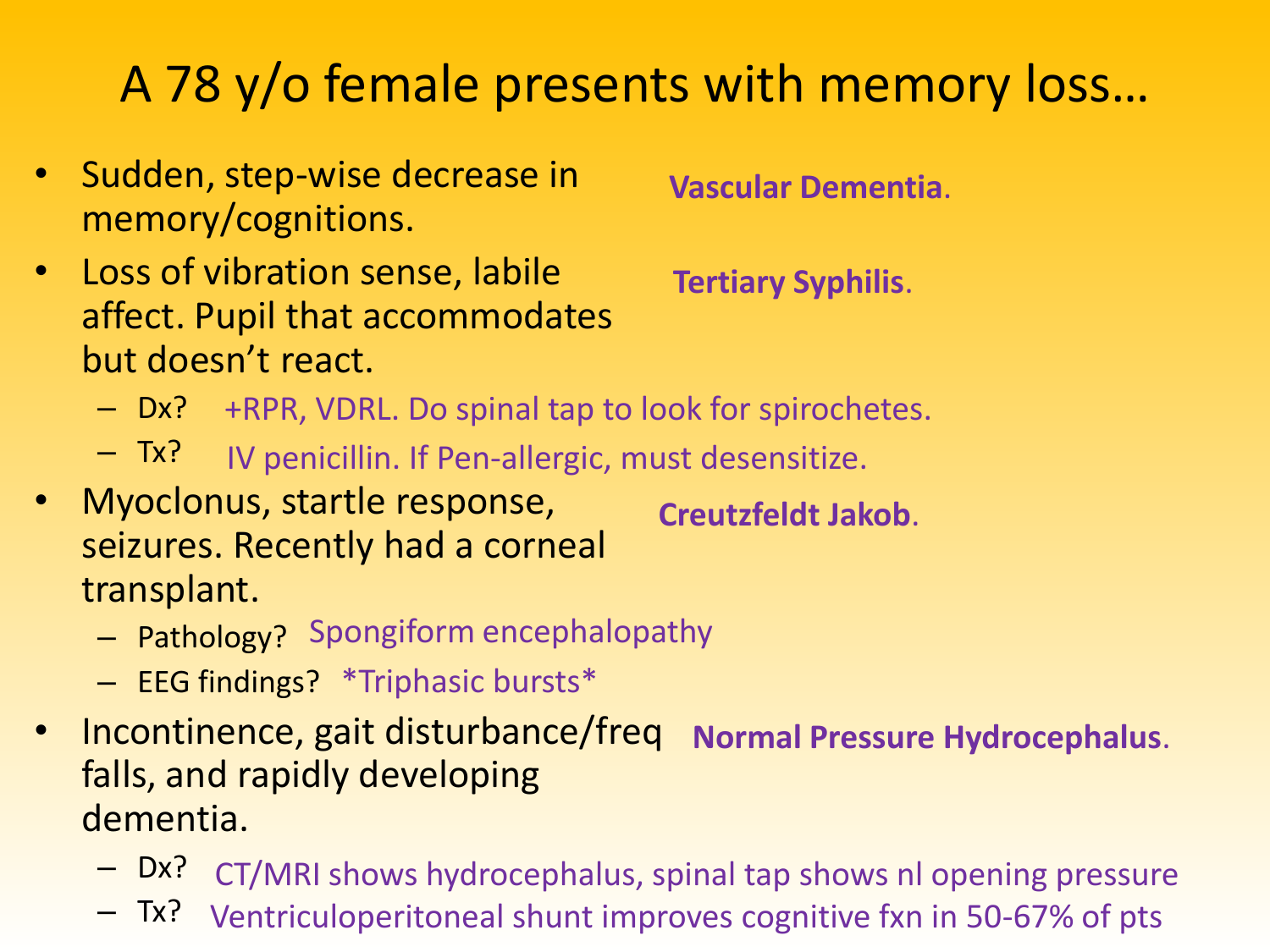A 50 y/o known alcoholic presents to the ER with tonic clonic seizures. BP 180/110, HR 118, T 100.1.

- How long since his last drink?  $\sim$ 12-24hrs. (bimodal peak at 8 and 48hrs)
- How long till he develops confusion, fluctuations in consciousness and the when delirium tremens usually feeling of ants crawling on him? ~48-72hrs since last drink is start.
- His blood alcohol level is 225mg/mL. How long till its out of his system?
- If his medications included propranolol, lactulose, and allopurinol, what would be the best sign to monitor for his withdrawals?

~9hrs, Alcohol is metabolized by zero order kinetics (same amt/unit time = 25mg/hr)

Beta-blockers mask the signs of autonomic hyperactivity, but you can follow hyperreflexia to dose the benzos during w/drawal.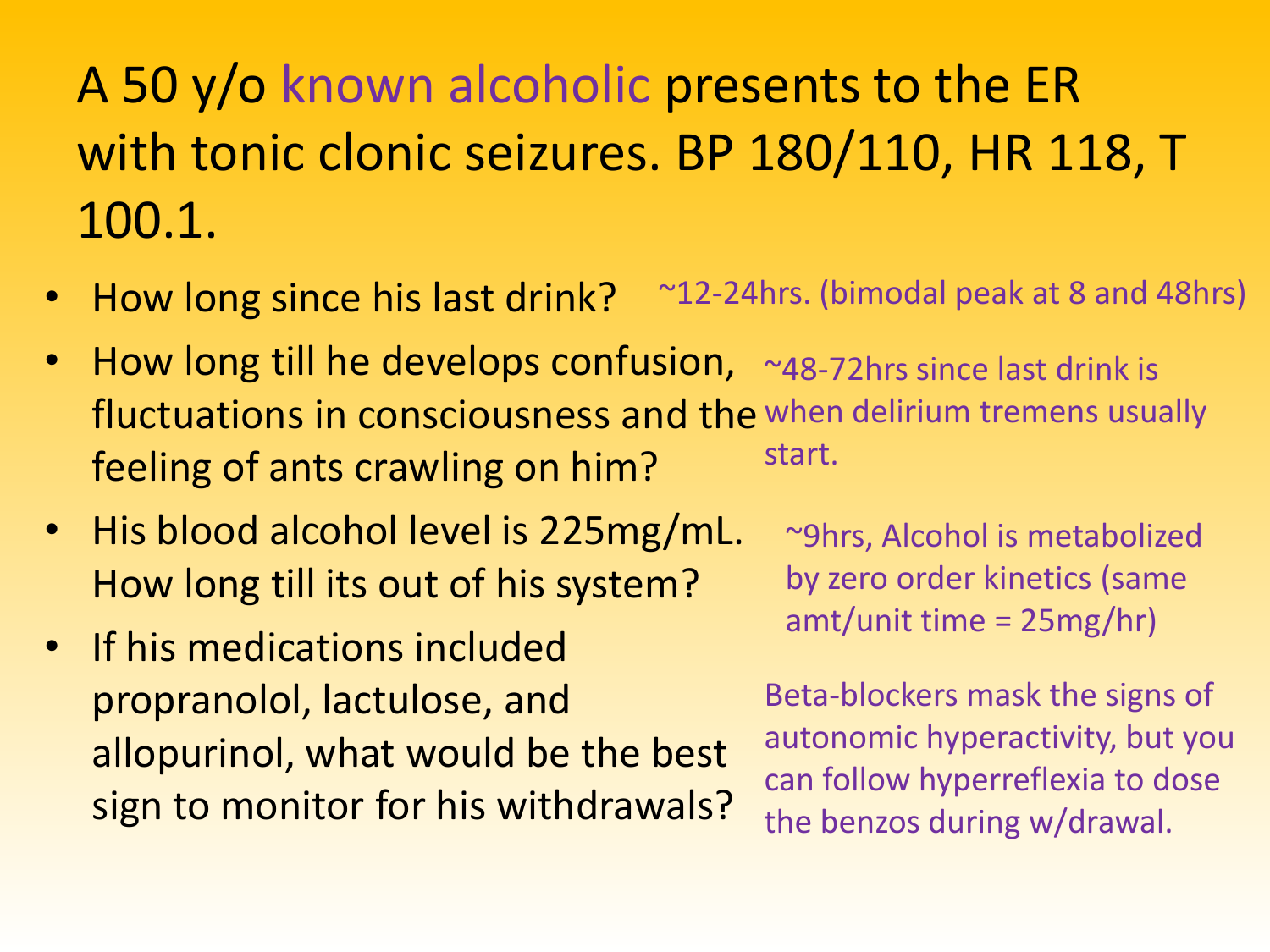- Best initial treatment of our patient?
- What if he's a Child's class C cirrhotic?
- Most specific test for ETOH consumption in the past 10 days?
- Our next patient comes in w/ confusion, ataxia, and you find this on physical exam: Dx?



– Best 1<sup>st</sup> step?

Diazepam or chlordiazepoxide b/c they have 80 & 120hr ½-lives respectively.

Lorazepam, oxazepam or temazepam b/c they are glucuronidated prior to elim

Carbohydrate-deficient transferrin. Less specific- elevated GGT and AST more than twice ALT.

**Wernicke Encephalopathy**. Caused by thiamine deficiency Give thiamine 1st, then glucose containing fluids.

Can progress to Korsakoff's syndrome (irreversible damage to mamillary bodies, etc)- apathy, anter/retrograde amnesia and confabulation. Can see MB atrophy on MRI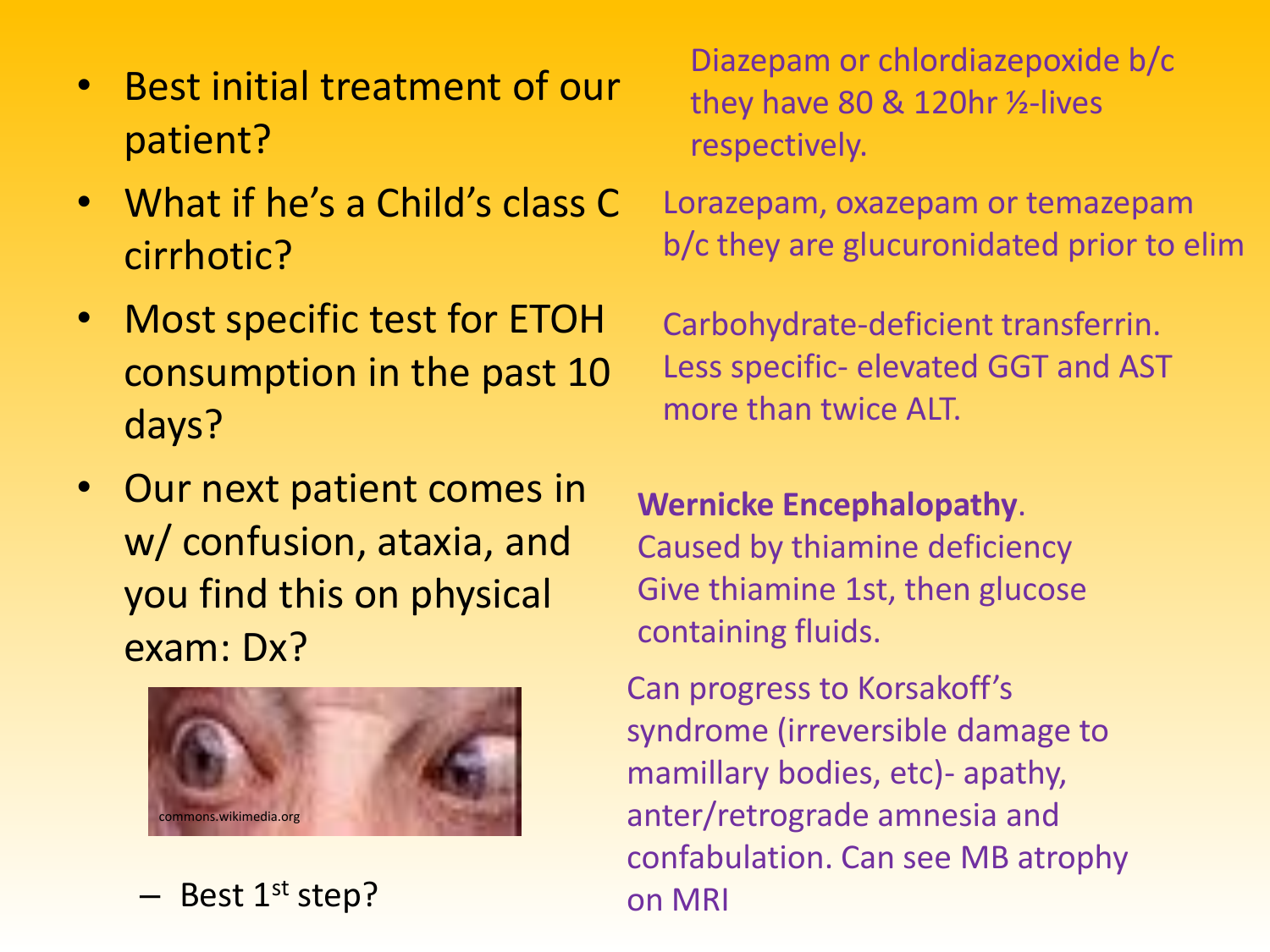A patient is brought into the ER in a nonresponsive state. His BP is 100/60, HR is 50, RR is 6. He has multiple track marks on his arms.

- Best first step? Intubate the patient. Then give IV or IM naloxone (full mu-opiate antagonist)
- You realize his pupils are dilated. Does that change your dx? No. The hypoxia 2/2 respiratory depression can cause hypoxia
- What sxs to you expect as he starts to withdraw?

Joint and muscle pain, photophobia, goosebumps, diarrhea, tachycardia, HTN, GI cramps, dilated pupils, anxiety/depression

• Treatment? Clonidine for autonomic sxs, ibuprofen for muscle cramps, loperimide for diarrhea. Methadone, buprenorphrine or Naltrexone can be used for long-term dependence.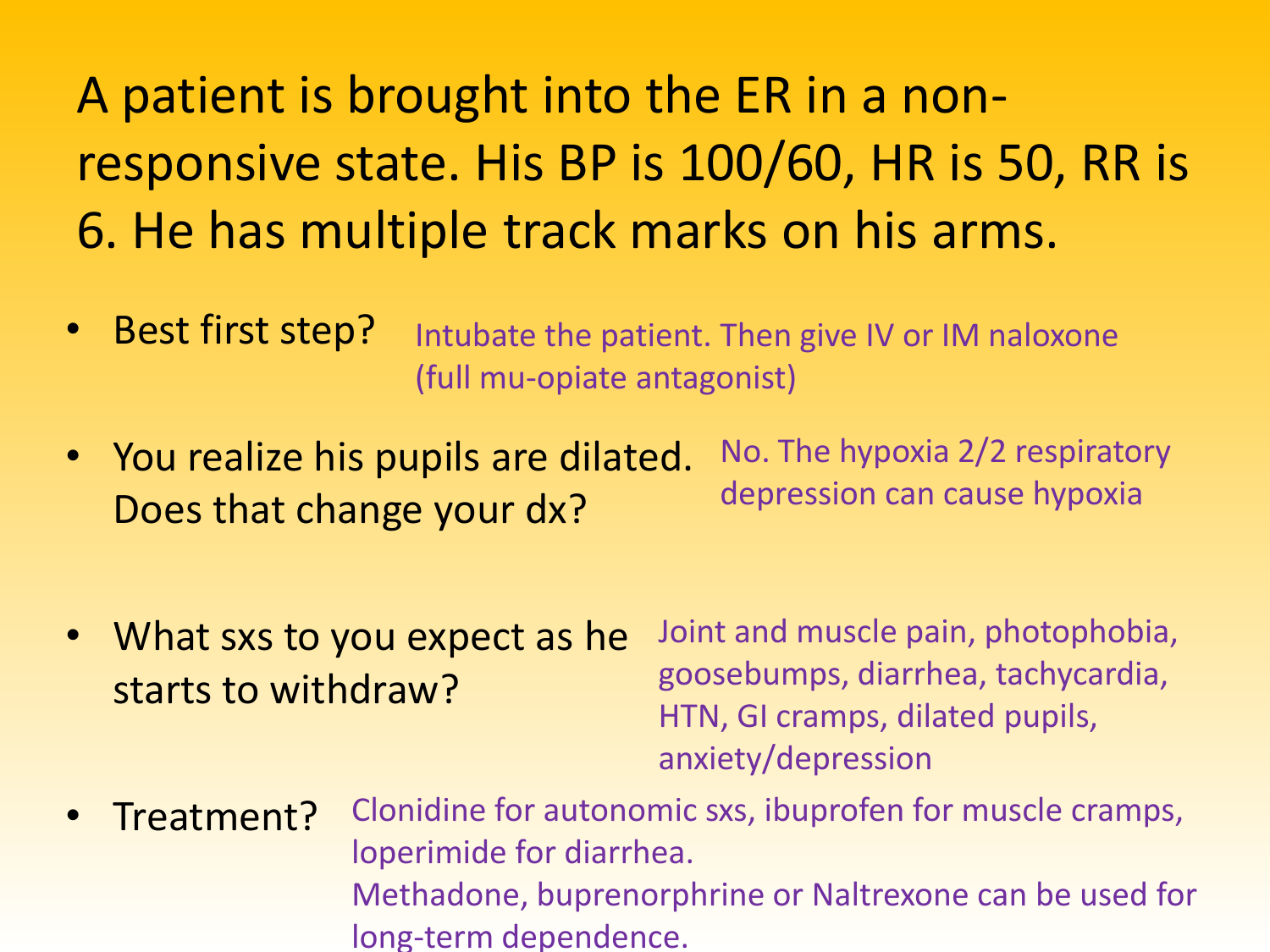- Pt presents with horizontal nystagmus, dilated pupils, ataxia and acute psychosis.
- Pt presents s/p MVC with injected conjunctiva, sedation and is asking for Doritos (cool ranch plz).
- Pt presents with SI, hypersomnia, depression and anergia.
- Pt presents with dilated pupils, seizure, tachycardia and HTN.
	- Best 1<sup>st</sup> test? EKG then urine tox screen. Tx seizure w/ lorazepam
	- Tx of HTN and tachycardia? Calcium channel blocker.

Beta-blockers are CONTRAINDICATED!

Hallucinogen (PCP) intoxication. Can use haloperidol for acute psychosis.

Cannabis intoxication.

Cocaine/Amphetamine withdrawal.

Cocaine/Amphetamine intoxication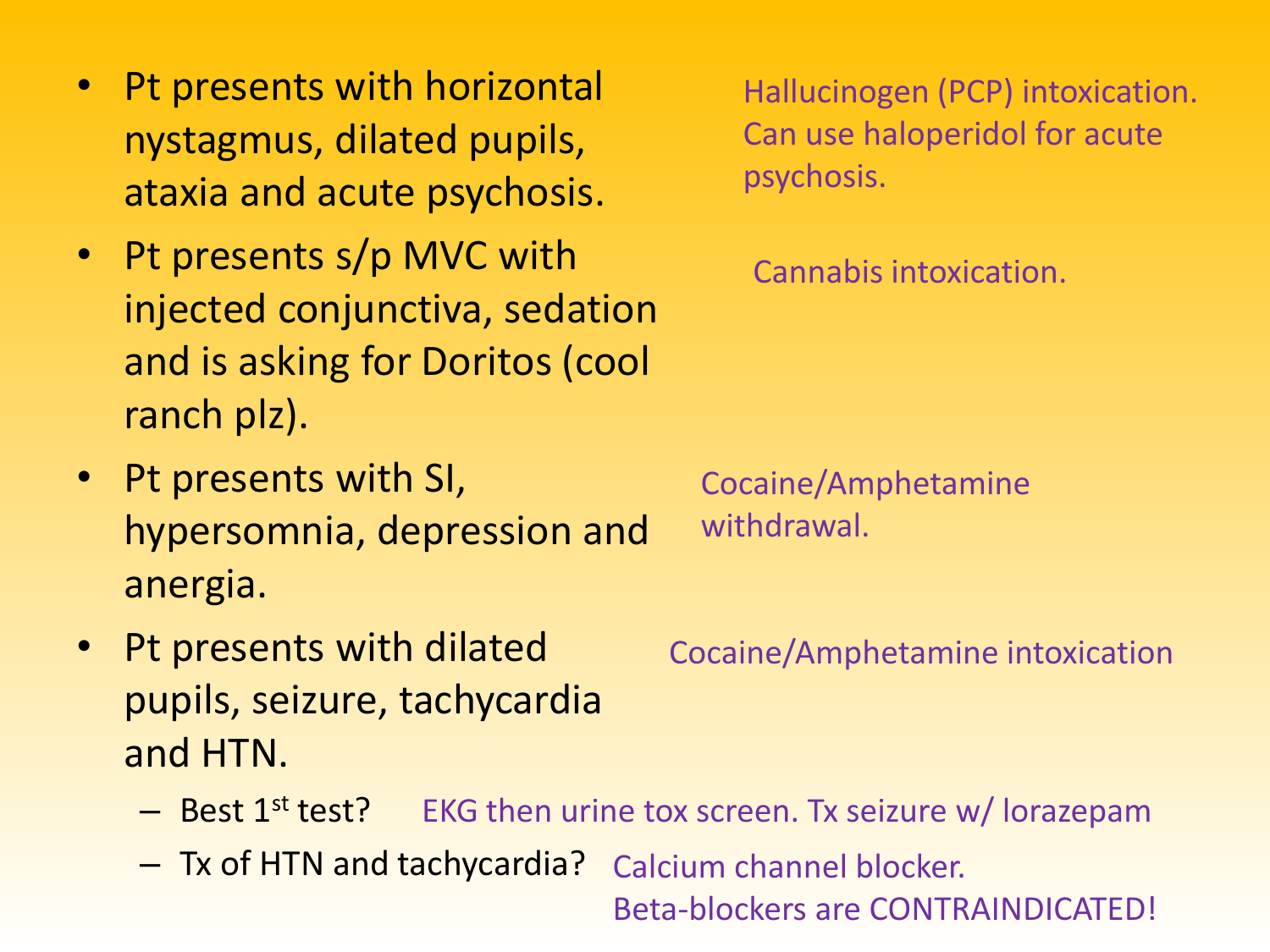# Childhood Development

|                          | <b>Erikson</b>                       | <b>Piaget</b>                                      | <b>Freud</b>   |
|--------------------------|--------------------------------------|----------------------------------------------------|----------------|
| $Birth - 1 year$         | <b>Trust vs Mistrust</b>             | Sensorimotor-<br>control motor                     | Oral           |
| 1 year-3 years           | <b>Autonomy vs Shame</b>             | function-object<br>permanence                      | Anal           |
| 3 years-5 years          | Initiative vs Guilt                  | <b>Preoperational-</b><br>Egocentric               | <b>Phallic</b> |
| 6 years - 11 years       | Industry vs<br>Inferiority           | <b>Concrete Operational-</b><br>Death is permanent | Latent         |
| 11 years-<br>adolescence | Identity vs role<br>diffusion        | <b>Formal Operational-</b><br>Think abstractly,    | Genital        |
| 21 years $-$ 40 years    | Intimacy vs isolation                | deductive<br>reasoning,                            |                |
| 40 years- 65 years.      | <b>Generativity vs</b><br>stagnation | hypothetical<br>thinking.                          |                |
| $>65$ years              | Integrity vs<br>Dispair              |                                                    |                |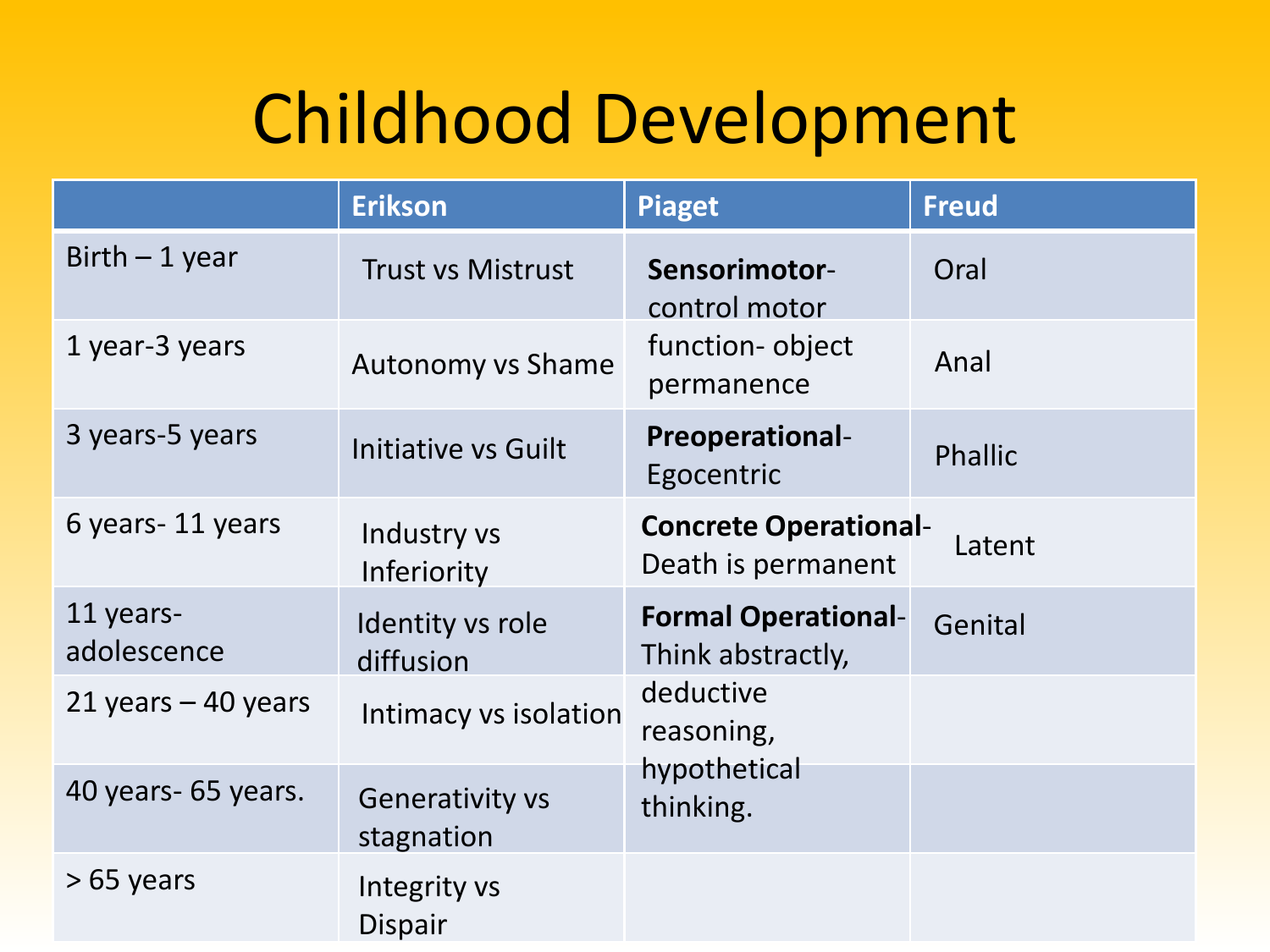An 11 year old boy is evaluated for developmental delay, poor school and social performance. Formal IQ testing reveal his IQ to be 50. He has a macrocephaly, long face and macroorchidism Mild- 55-70

Moderate.

- What degree of mental retardation?
- What is average and standard deviation for IQ?
- Where does it go in the DSM-IV? Axis II
- What is the most likely cause in this case?

Average is 100, Standard deviation is 15

Moderate- 40-55

Severe- 25-40

Profound- <25

Fragile X X-linked dominal inheritance CGG repeats w/ anticipation Cx = Seizures, MVP, dilation of the aorta, tremors, ataxia, ADHD-like behavior. MC cause of inherited MR.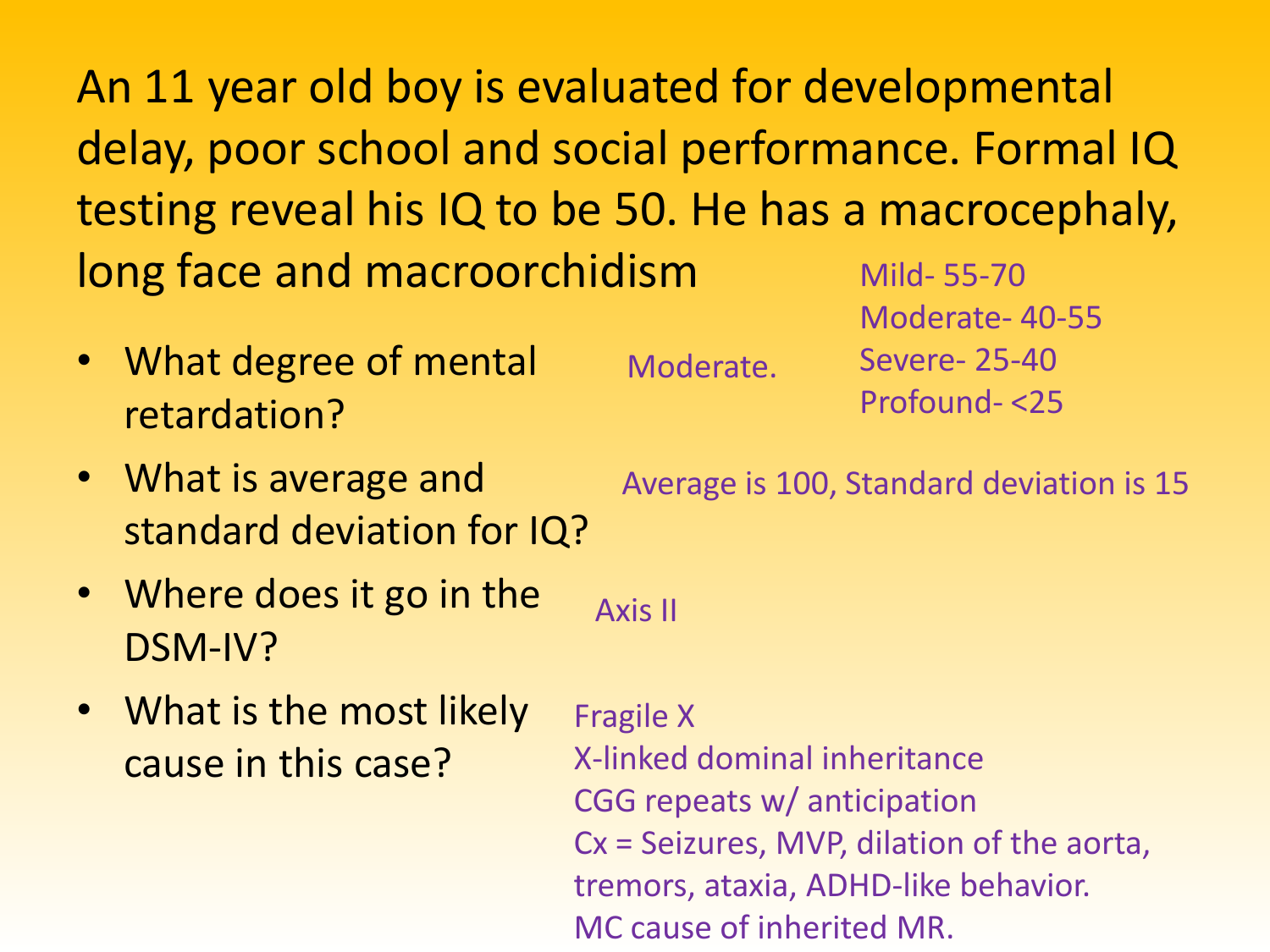A newborn baby has decreased tone, oblique palpebral fissures, a simian crease, big tongue, white spots on his iris Down's Syndrome

• What can you tell his mother about his expected IQ?

He will likely have mild-moderate MR. Speech, gross and fine motor skill delay

- Common medical complications?
	- Heart? VSD, endocardial cushion defects
	- GI? Hirschsprung's, intestinal atresia, imperforate anus, annular pancreas
	- Endocrine? Hypothyroidism
	- Msk? Atlanto-axial instability
	- Neuro? Incr risk of Alzheimer's by 30-35. (APP is on Chr21)
	- Cancer? 10x increased risk of ALL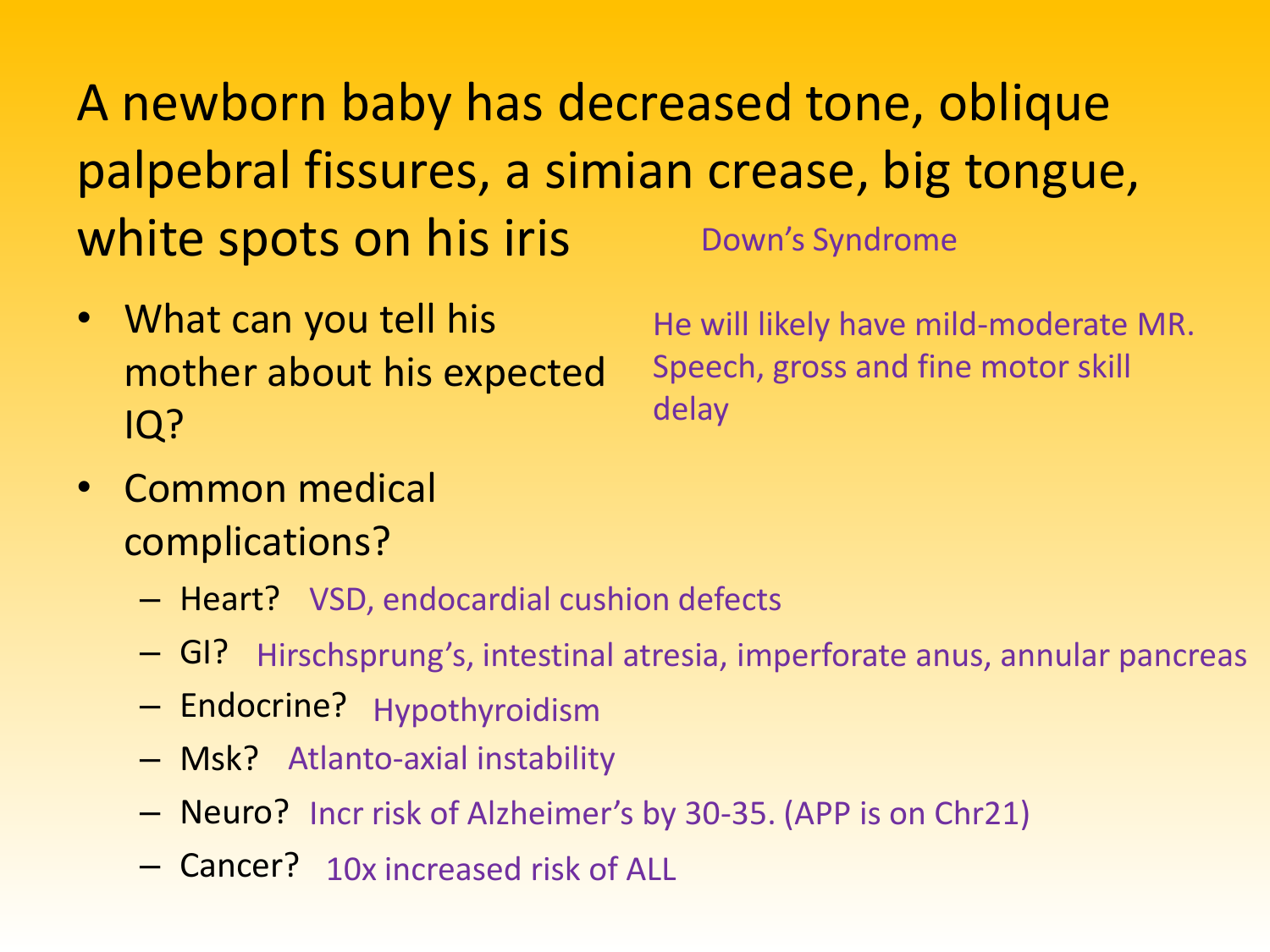| • Café-au-lait spots, seizures large head. | Neurofibromatosis |
|--------------------------------------------|-------------------|
| Autosomal dominant                         |                   |

- Coarse facies, short stature, cloudy cornea. Autosomal recessive.
- Broad, square face, short stature, selfinjurious behavior. Deletion on Chr17
- Hypotonia, hypogonadism, hyperphagia, skin picking, agression. Deletion on paternal Chr15.
- Seizures, strabismus, sociable w/ episodic laughter. Deletion on maternal Chr15.
- Elfin-appearance, friendly, increased empathy and verbal reasoning ability. Deletion on Chr7.

Smith Magenis

Hurler Syndrome

Prader-Willi

Angelman

Williams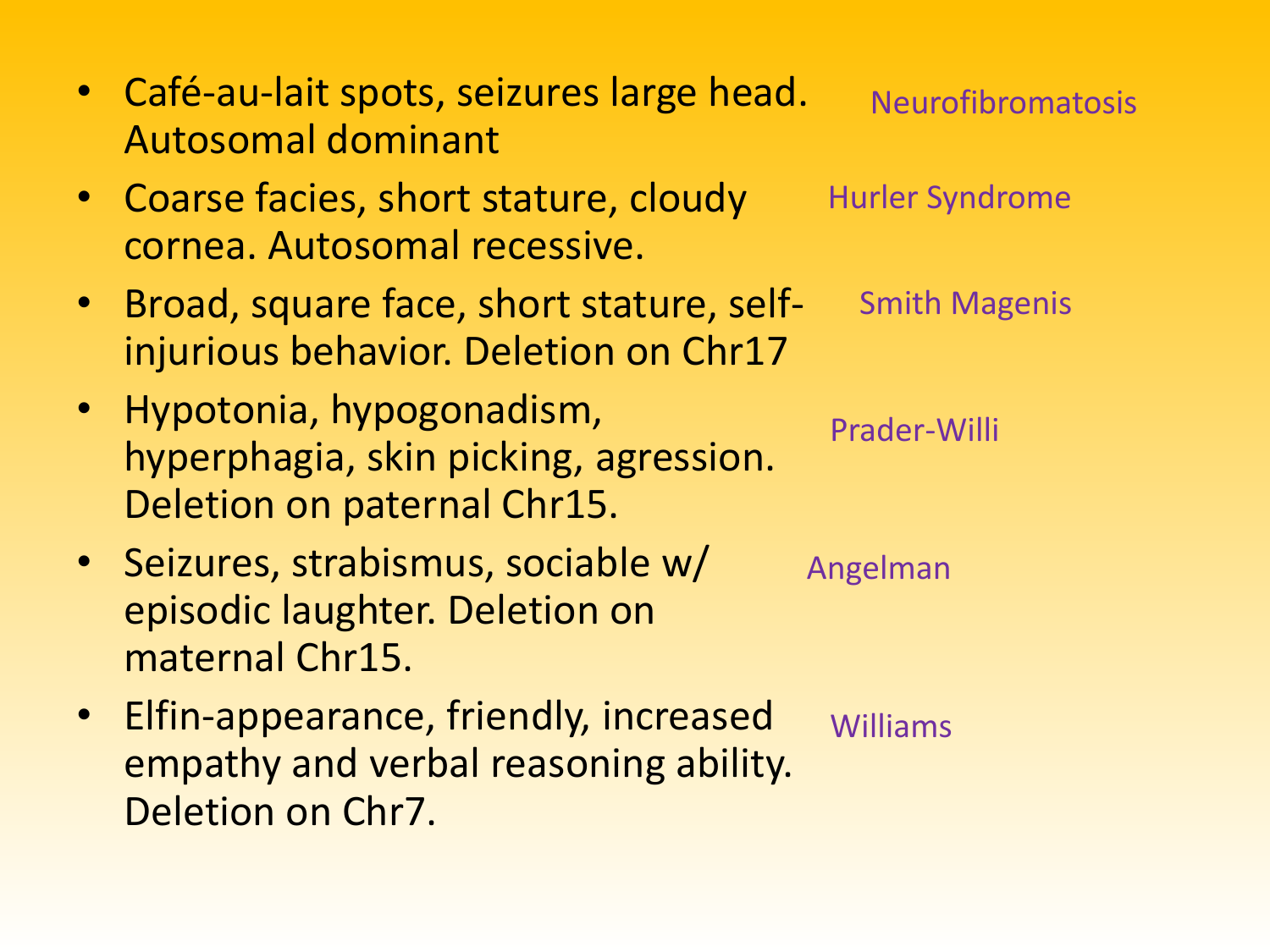- ADHD-like sxs, microcephaly, smooth philtrum. Most common cause of mental retardation.
- Seizures, chorioretinitis, hearing impairments, periventricular calcifications, petechiae @ birth, hepatitis.
- Seizures, hearing impairments, cloudy cornea/retinitis, heart defects, low birth weight.
- Abnormal muscle tone, unsteady gait, seizures, mental retardation or learning disability.

Fetal Alcohol Syndrome

Congenital CMV infection.

> Congenital Rubella Syndrome

Cerebral Palsy from birth asphyxia.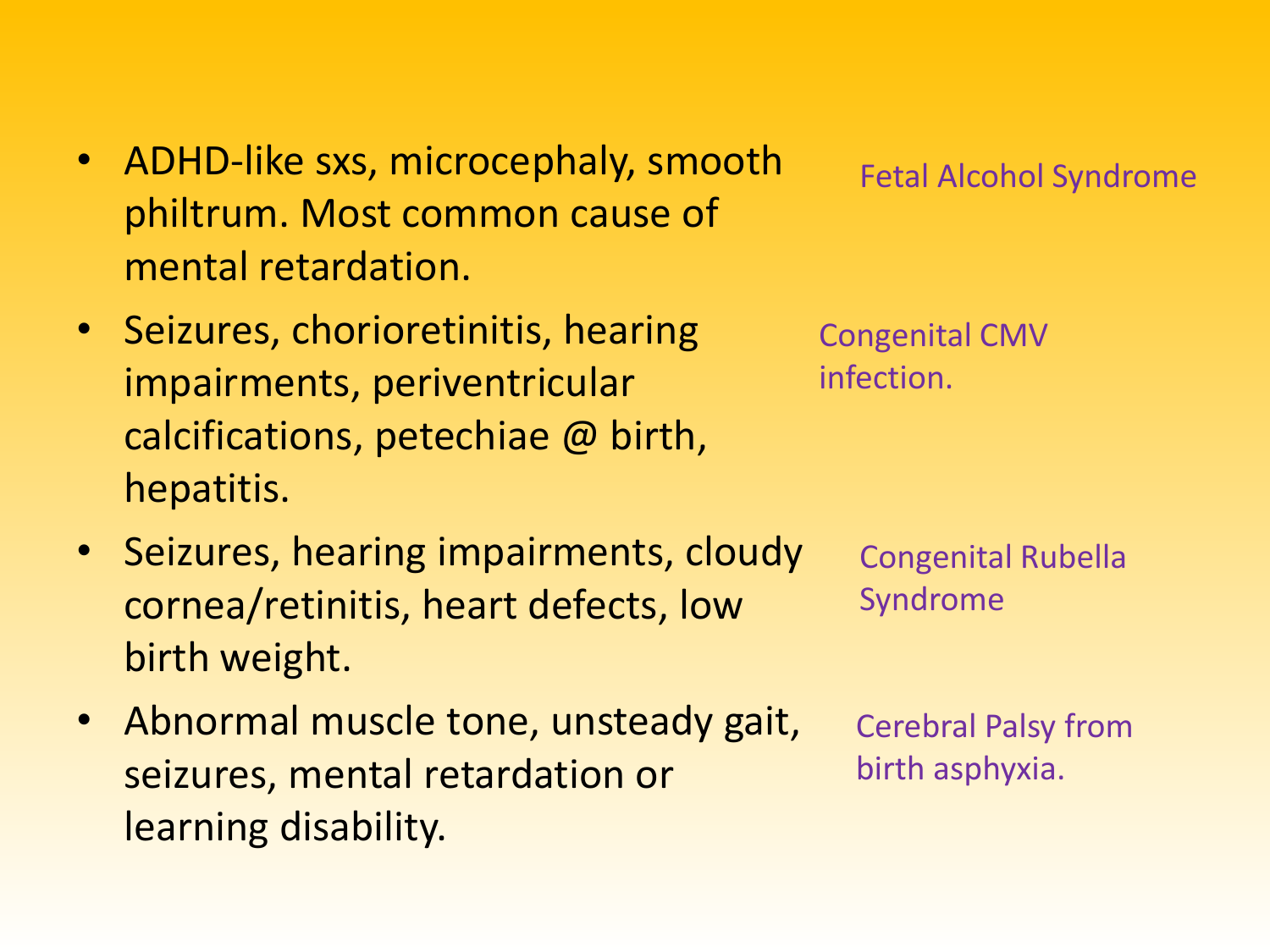• IUGR, hypertonia, distinctive facies, limb malformation, self[-injurio](http://www.google.com/imgres?imgurl=http://www.psychnet-uk.com/dsm_iv/pictures/9.jpg&imgrefurl=http://www.psychnet-uk.com/dsm_iv/cornelia_de_lange_syndrome.htm&usg=__d93QUHm_vn3pT1PeU2TjuxO7_0w=&h=189&w=160&sz=9&hl=en&start=1&um=1&itbs=1&tbnid=TbiLyw4E3dkUrM:&tbnh=103&tbnw=87&prev=/images?q=Cornelia+de+Lange&um=1&hl=en&sa=N&tbs=isch:1)us behavior, hyperactive.



- Coloboma, heart defects, choanal atresia, growth retardation, GU anomalies, ear deformity and deafness. Chr 8.
- Autism spectrum sxs, heart disease, palate defects, hypopastic thymus, hypoCa. Chr 22 deletion.
- Vomiting, seizures, lethargy, coma. Acidosis w/ stress, illness. Causes neurological damage.

**CHARGE** 

**DiGeorge** 

Maple Syrup Urine Disease

Cornelia de Lange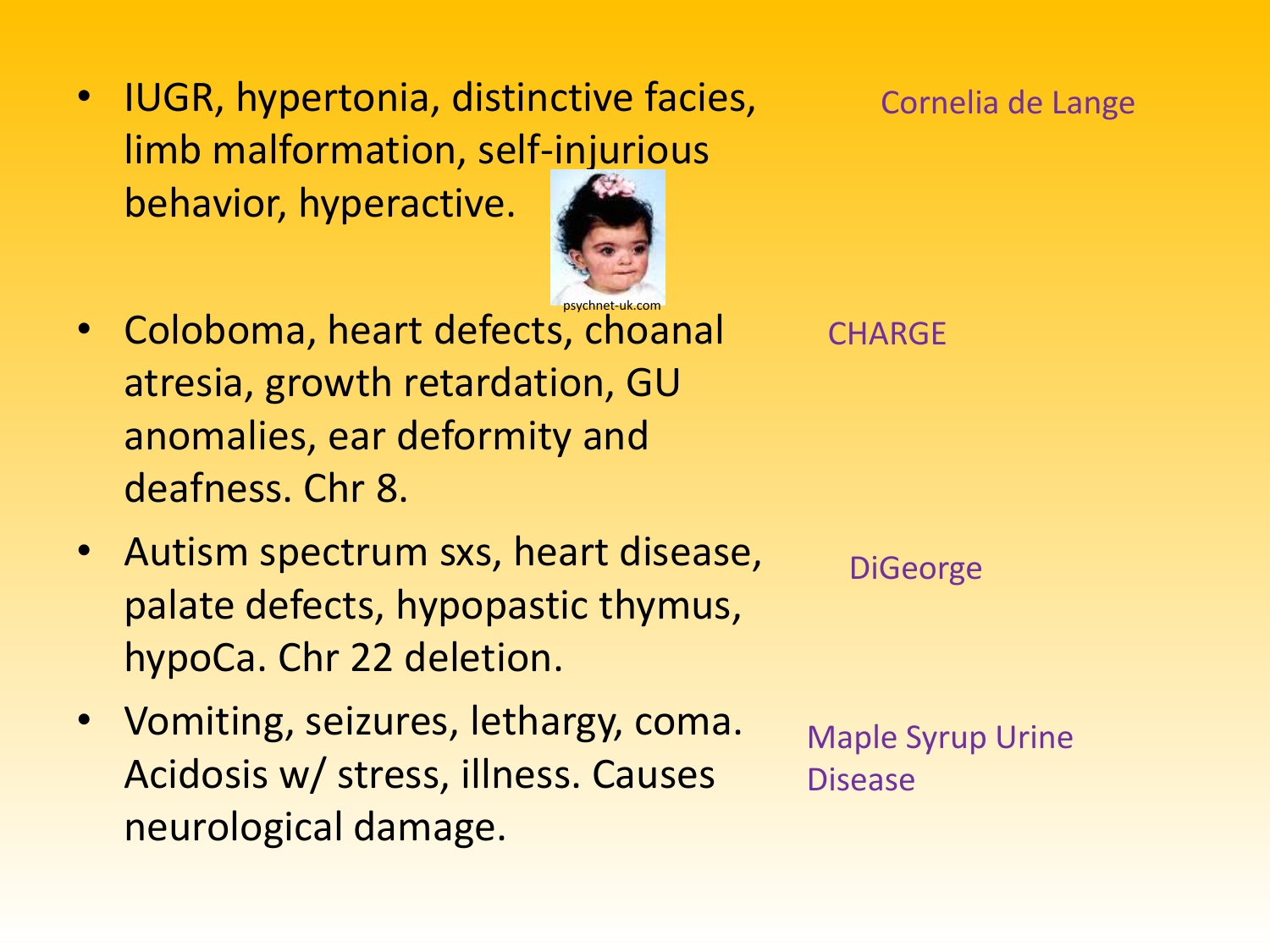- Exclusively in girls, normal development for 6-8mo, then regression, handwringing, loss of speech and use of hands. X-linked dominant deletion of MECP2.
- Normal development until age 2 then major loss of verbal, social skills w/ autistic like behavior.
- Lack of mother-child eye contact, language delay/repetitive language, peroccupation w/ "parts of toys" before age 3.
- Problems with social skills (usually recognized in preschool) w/ reserved verbal ability.

Asperger

Autism

Childhood **Disintegrative** Disorder

Rett Syndrome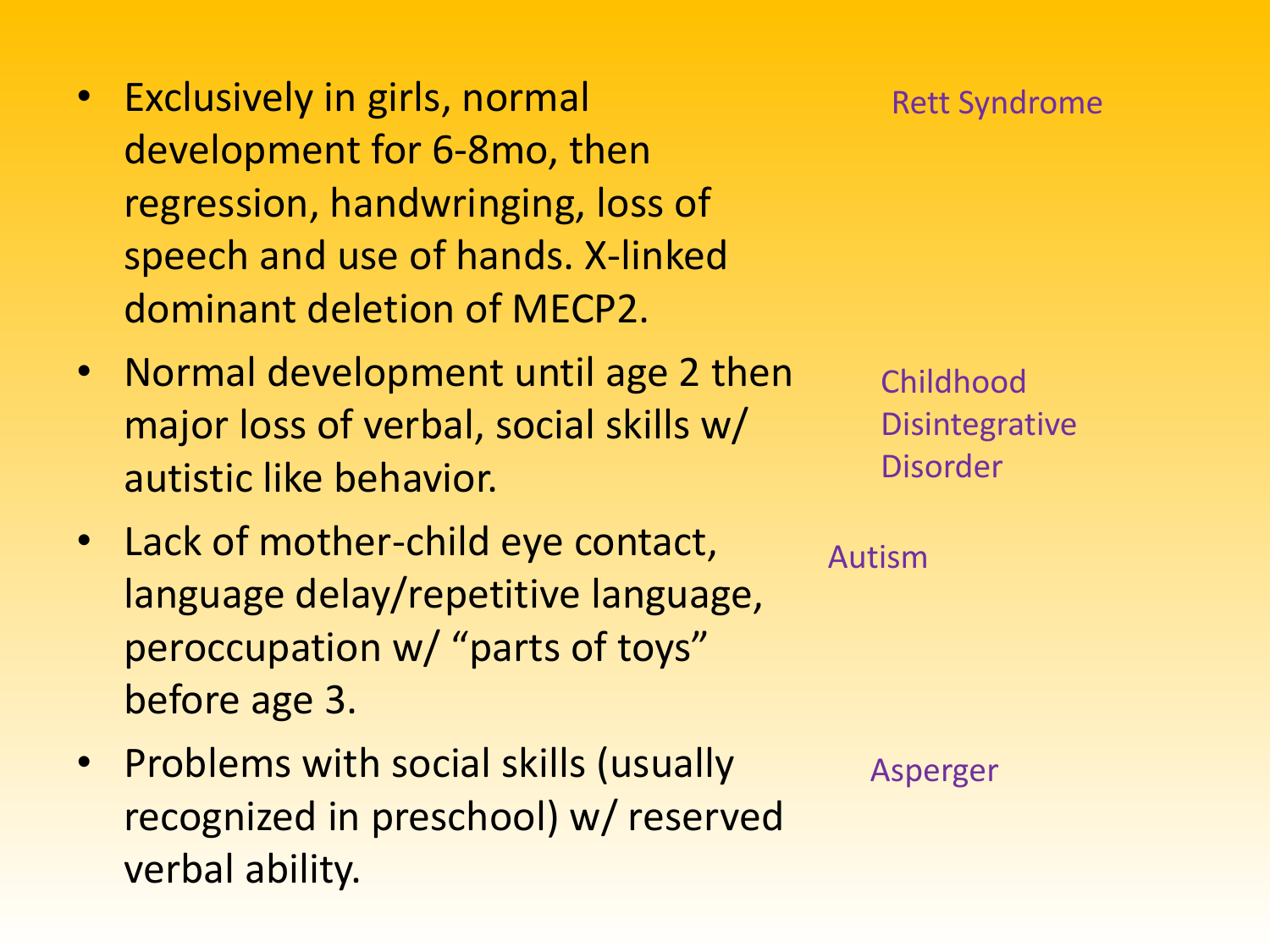A 7 year old boy is brought in by his parents. They report he must be told several times to complete his chores, they cannot get him to focus on completing his homework (he is easily distracted), and that he often loses his shoes, pencils, books, etc.

- Diagnosis? Normal, age appropriate behavior.
- Next best step? Get information from the child's school/teacher
- Risk factors for ADHD? 77% heritability. LBW, tobacco/ETOH exposure
- Comorbid conditions? ODD/CD in 30-50%
- Treatment? Methylphenidate-Amphetamine-Atomoxetine-Randoms-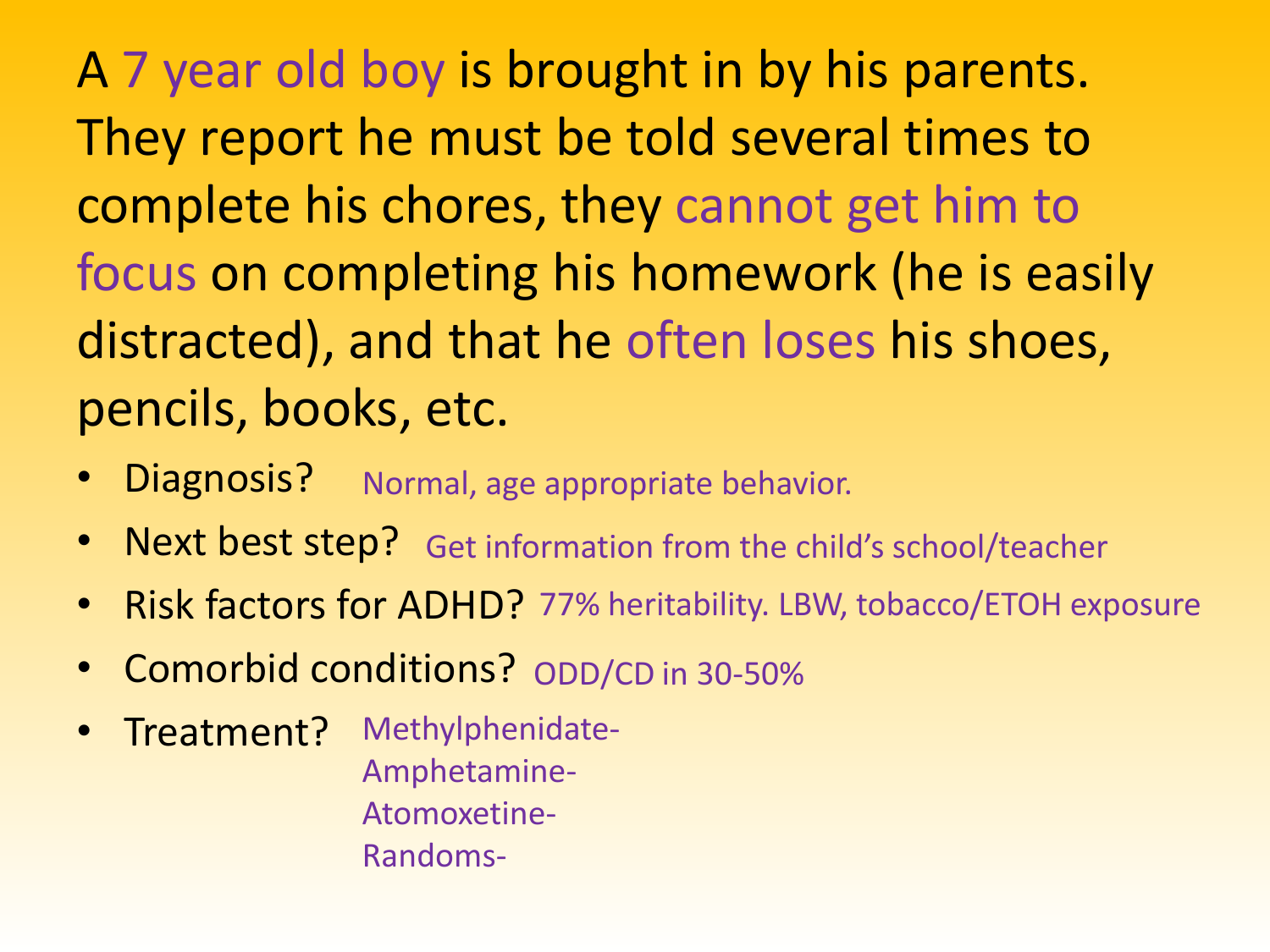# ADHD Meds

| <b>Medication</b>                      | <b>MOA</b>                                           | <b>Side Effects</b>                               |  |
|----------------------------------------|------------------------------------------------------|---------------------------------------------------|--|
| Methylphenidate<br>(Concerta, Ritalin) | <b>Blocks DA reuptake</b>                            | Nausea, $\downarrow$ appetite,<br>incr HR and BP, |  |
| Amphetamine<br>(Adderall)              | <b>Blocks DA/NE reuptake</b><br>& stimulates release | stunted growth                                    |  |
| Atomoxetine                            | NE reuptake inhibitor.                               | Dry mouth, insomnia,                              |  |
| (Strattera)                            | Non stimulant                                        | decreased appetite                                |  |
| BP meds                                | Alpha 2 agonists,                                    | Decreased BP. Causes                              |  |
| (clonidine, guanfacine)                | reduce peripheral SNS                                | sedation                                          |  |
| Antidepressants                        | Prevents NE reuptake and                             | Dietary restictions w/ MAOI.                      |  |
| (SNRIs, TCAs, MAOIs)                   | increases in synapse                                 | Arrhythmias in TCAs                               |  |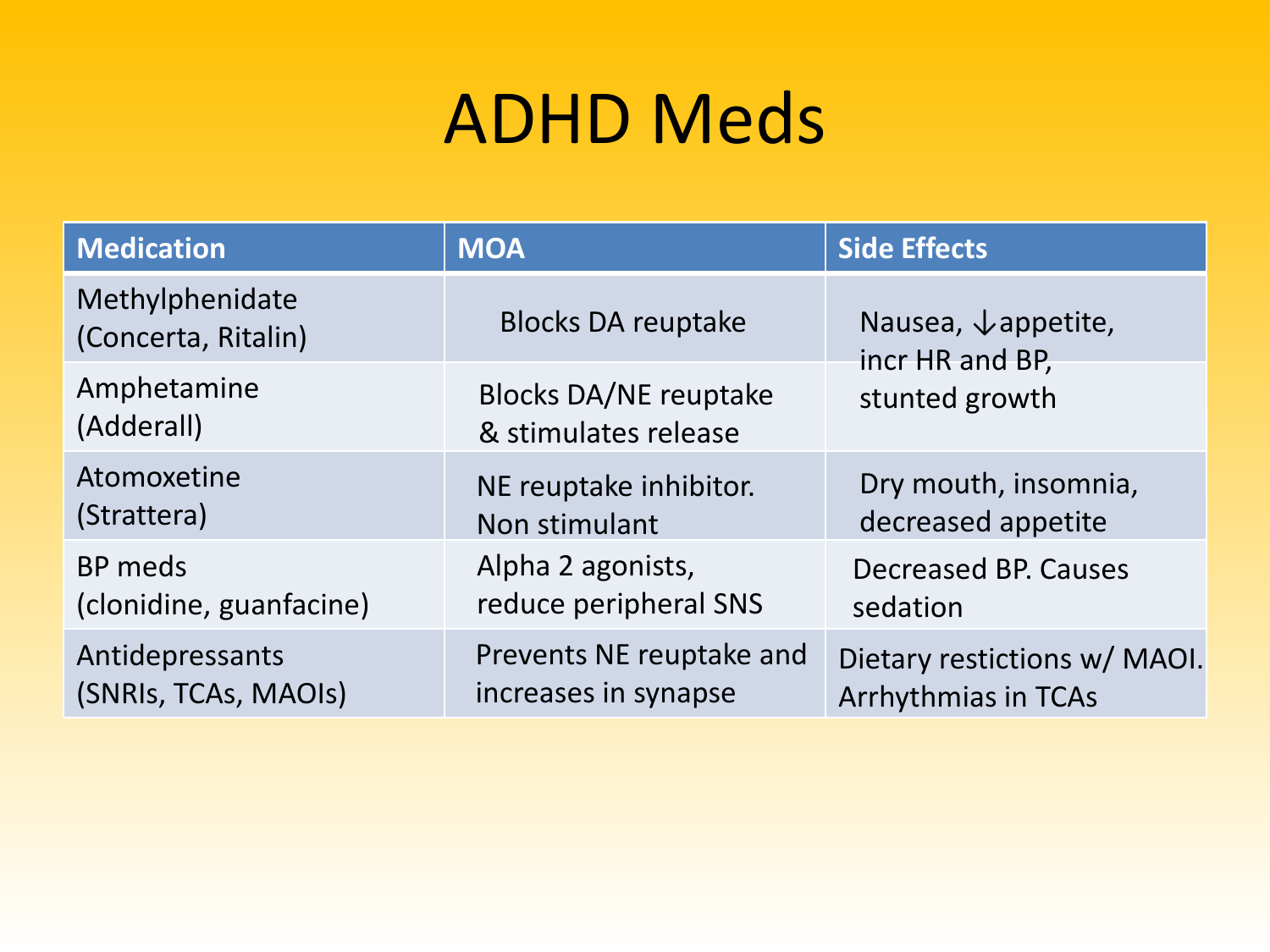A 14 year old boy is sent for court mandated counseling. He stole his neighbor's lawn mower and then set fire to his tool shed. He has a 5 year history of truancy from school and assaulted a 13 year old school mate. **Conduct Disorder**. Need sxs for 6mo. Comorbid substance abuse.

May progress to anti-social personality disorder.

A 14 year old boy is brought in by his grandmother. For the past year, he has been getting in trouble at school for being argumentative and disrespectful to his teachers. He defies the rules she sets for the house and often deliberately annoys her.

> **Oppositional Defiant Disorder**. Need sxs for 12mo. Stops just short of breaking the lay or physically harming others.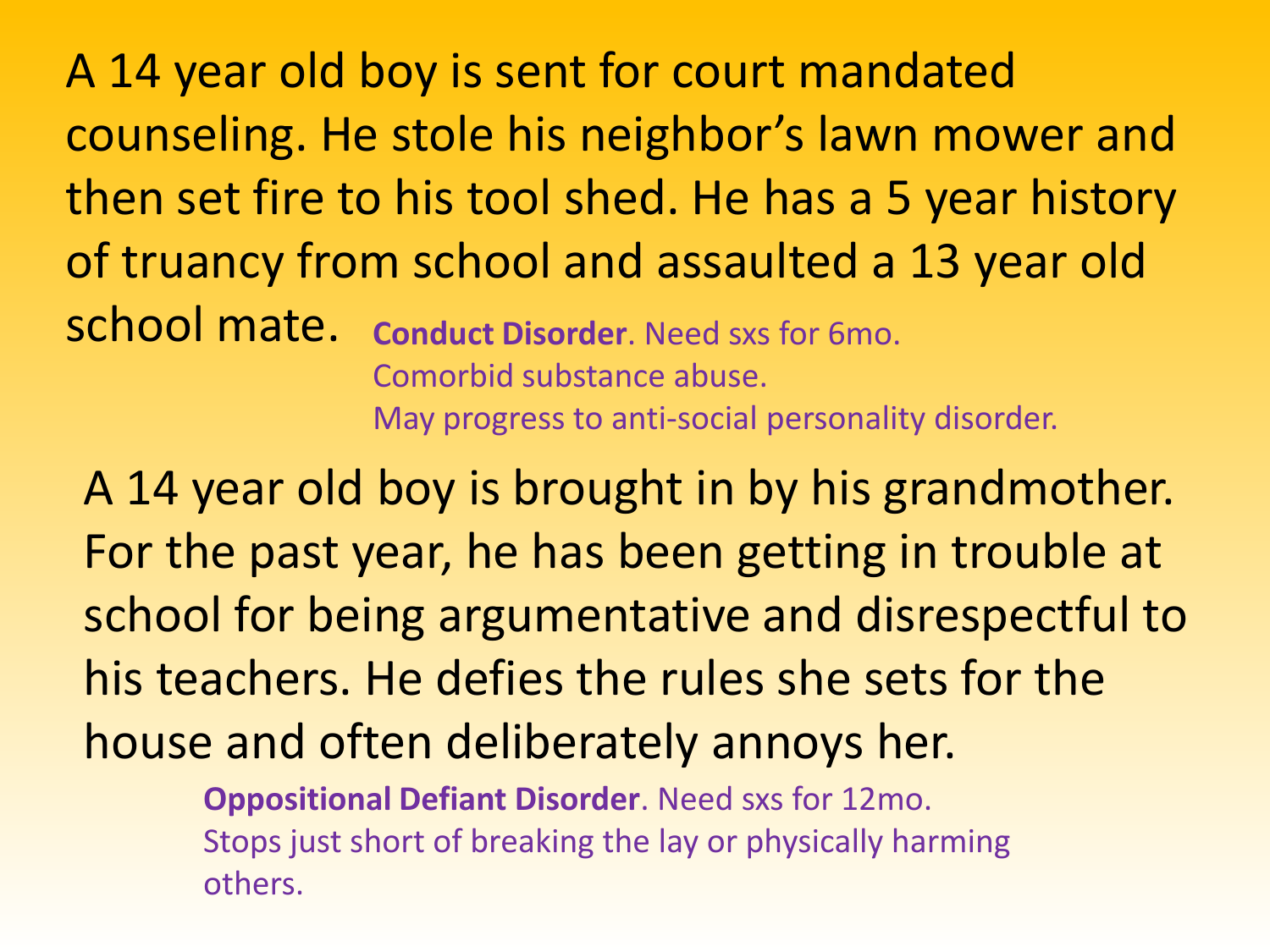A 9 year old boy is sent to counseling at the recommendation of his teacher. She states that at least once a day he makes loud grunting noises and hand movements that are disruptive to the class.

- Dx? For tics to qualify as Tourettes they must occur at least once a day for 1 year w/o a tic-free period longer than 3mo.
- Comorbid conditions? Look for the compulsions of OCD
- $\bullet$  Tx?
	- First line? Clonidine 2/2 relatively benign S/E profile
	- Most Effective? Haloperidol or pimozide-DA-receptor antagonists.